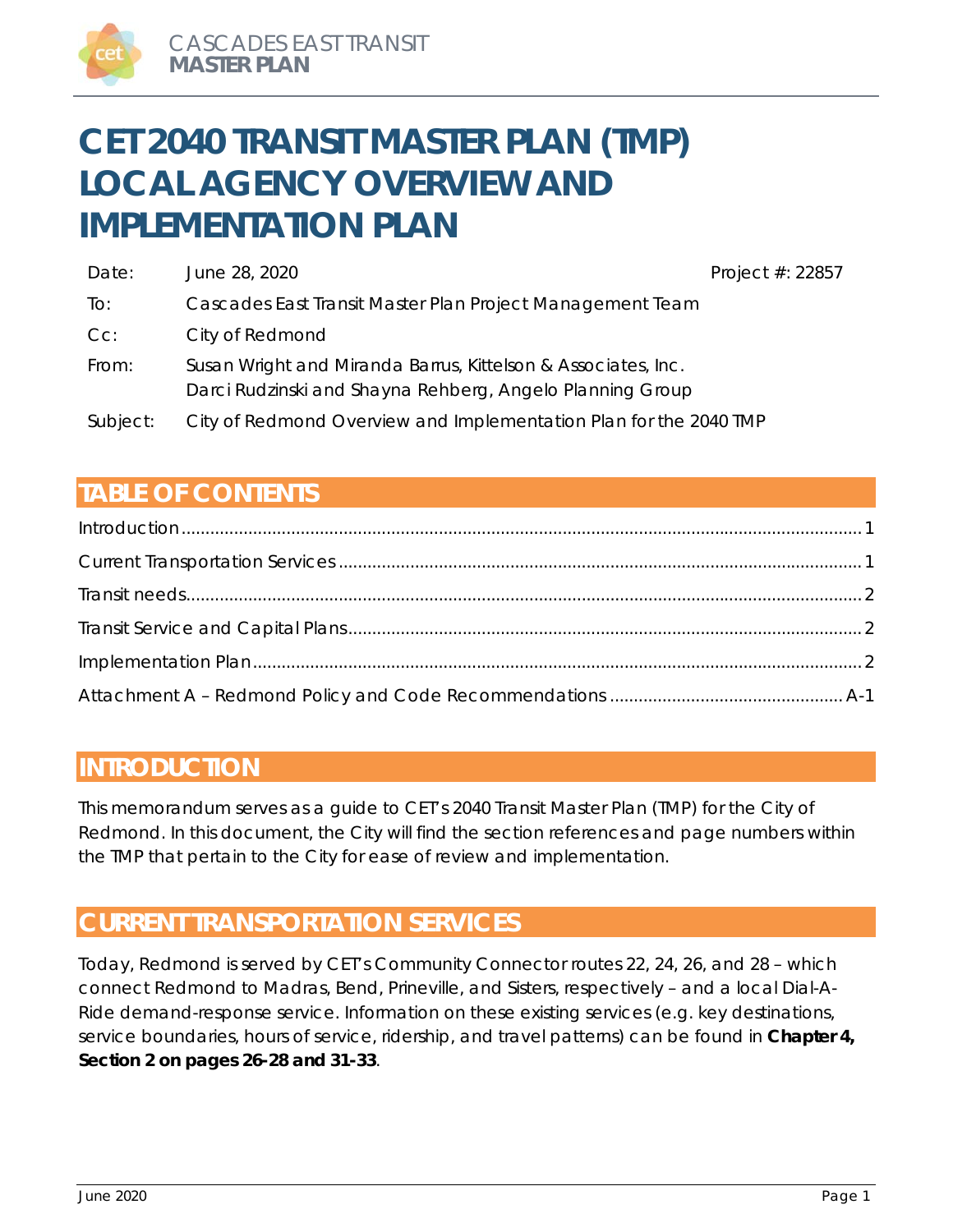# **TRANSIT NEEDS**

Transit service needs were identified through analysis and stakeholder engagement including a project advisory committee made up of local community members and multiple outreach efforts including in-person open houses, online virtual workshops, and operator and rider surveys. A summary of the current needs for Redmond include general services such as increasing frequency of weekday trips (especially between Bend and Redmond), adding Saturday service to the Community Connector routes, interlining Routes 24 and 26, providing service to COCC and RDM, expanding Dial-A-Ride coverage, and providing fixed-route service. More information on these current needs, as well as transit capital and transit program needs can be found in **Chapter 5, Section 1 on pages 55-57 and 61**. Future transit needs were also identified for Redmond including early morning and afternoon service to the airport; a new Prineville-Redmond-Bend route; expanding Dial-A-Ride coverage to the County boundary; new Route 24 stops at the airport and west of US 97; and new Route 22 stops at the Hospital, Walmart, Downtown, Senior Center, and Swim Center. Information on these future transit needs can be found in **Chapter 5, Section 2 on pages 62-64**.

# **TRANSIT SERVICE AND CAPITAL PLANS**

Transit services and capital investments for Redmond were identified based on the needs assessment and alternatives analysis. Services include elements such as adding Community Connector stops to key destinations; increasing local circulation; adding weekend service to Community Connector routes; improving Community Connector connections with local service in Redmond to potentially transition to a flex/fixed-route service; service to RDM and COCC; and a new midday medical/shopper shuttle service between Redmond and Madras and Prineville; information on these planned services can be found in **Chapter 8, Section 1 on pages 82-85 and 98-100.** Note that a feasibility study is being conducted for Redmond separate from and in addition to the TMP to further evaluate local service in Redmond. Capital investments include enhanced transit stops on existing routes, a medium-scale mobility hub ("Major Activity Center"), a facility for vehicle storage and maintenance operations, and transit signal priority for US 97, OR 126, and Downtown (when local services are introduced) through Redmond. Information on these planned capital investments can be found in **Chapter 8, Section 2 on pages 101-104**.

# **IMPLEMENTATION PLAN**

A phased implementation plan of the planned transit services and capital investments was developed by community based on available and potential funding. Information on the transit service and capital implementation plans for the City can be found in **Chapter 9, Section 1 on pages 108-116**. The estimated costs and potential funding to implement the services planned for Redmond can be found on **page 119.** To further assist in the TMP implementation, the recommendations for Redmond to incorporate policies and development requirements supportive of transit and CET's 2040 Transit Master Plan into their comprehensive plan and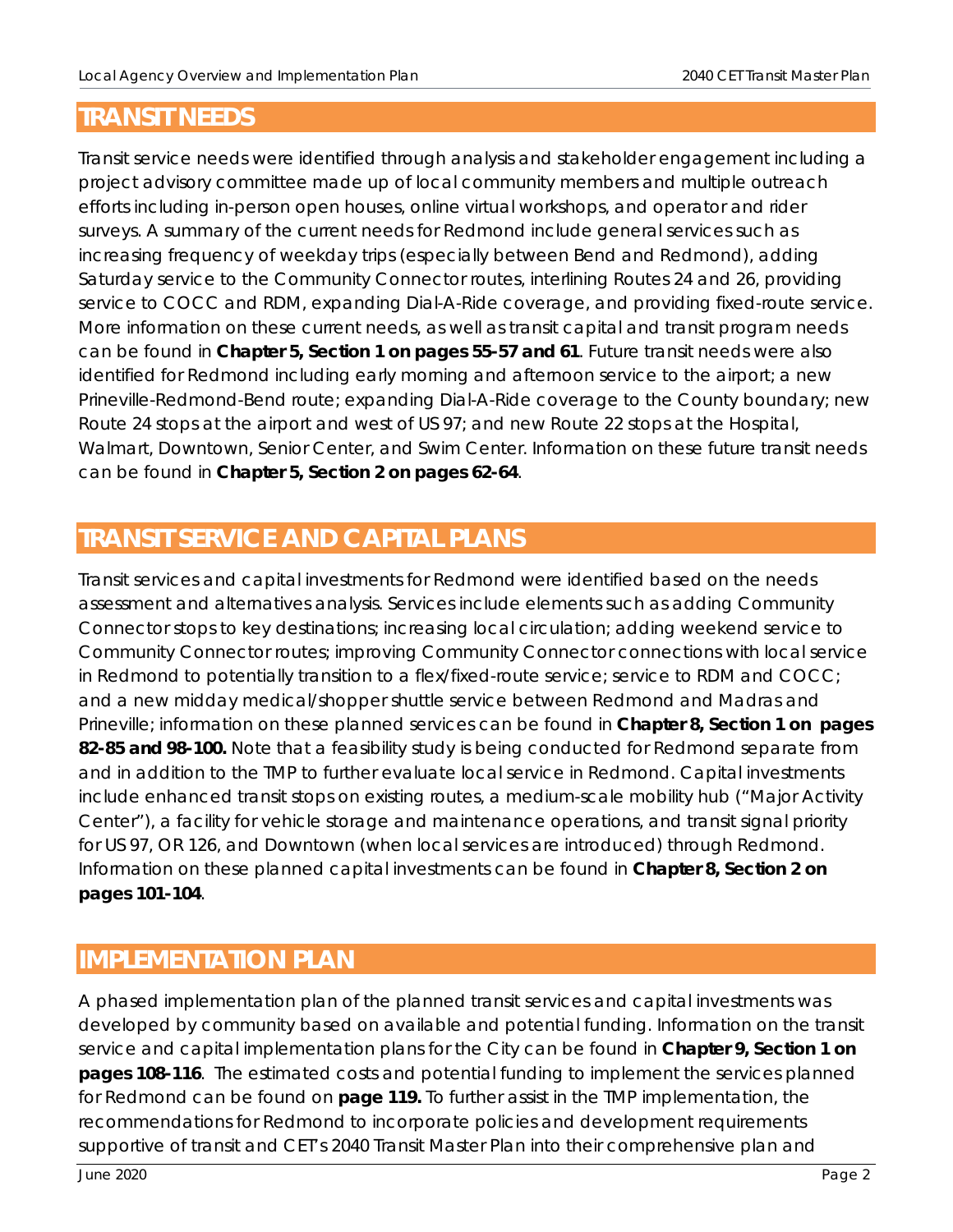development code can be found in **Chapter 9, Section 2 on pages 129**. Detailed recommendations on how the City can help implement the TMP through their comprehensive plan and development code are included in **Attachment A**.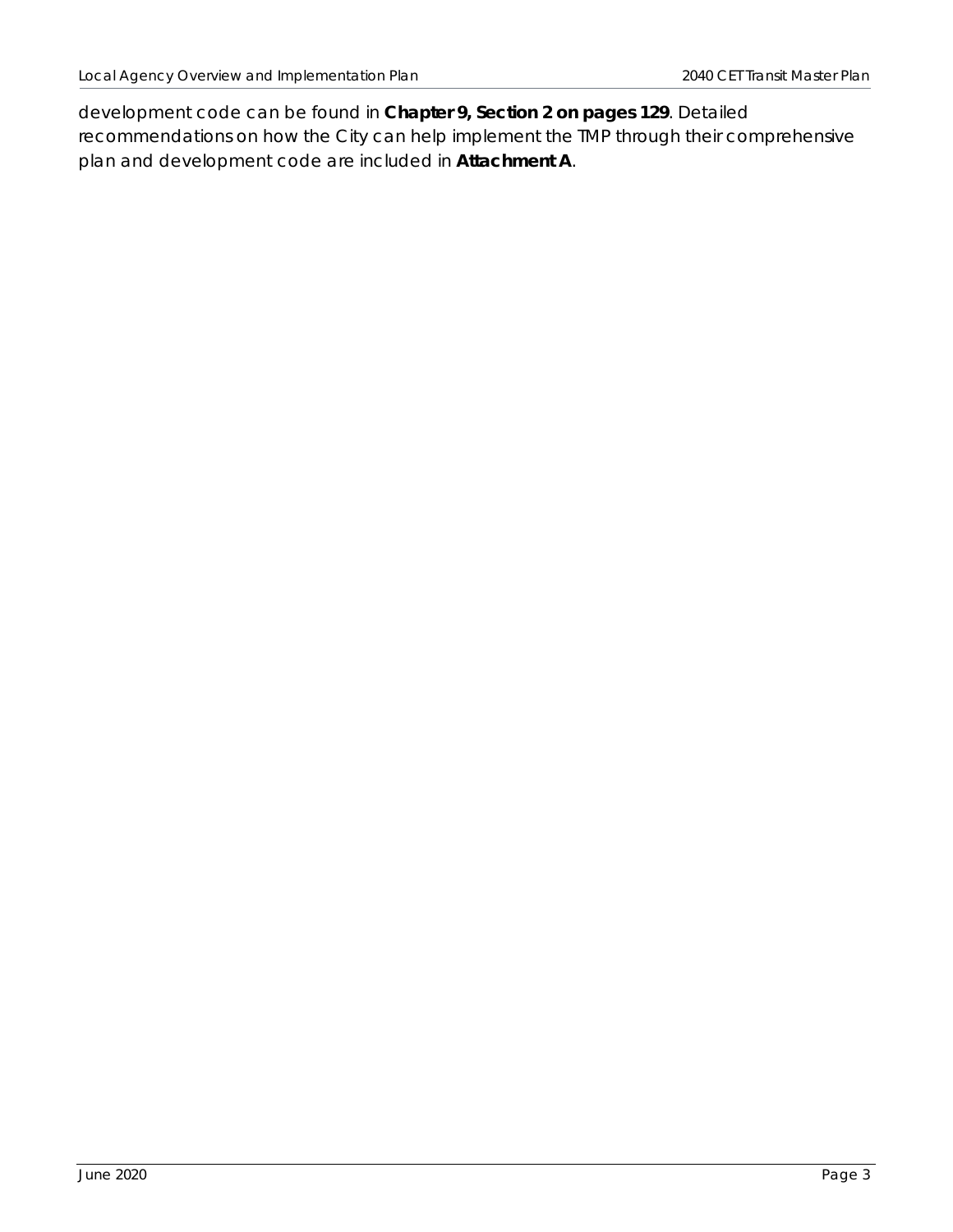# **ATTACHMENT A – REDMOND POLICY AND CODE RECOMMENDATIONS**

# **RECOMMENDATIONS OVERVIEW**

The following summarizes recommendations for the City of Redmond to assist the City in implementing the Cascades East Transit (CET) Master Plan, including incorporating transit-supportive policy and development provisions in its Comprehensive Plan and Development Code.

To implement the CET Master Plan, it is recommended that the City consider the following adoption actions:

- **1. Comprehensive Plan**  The City should have policies in its adopted plans that support Master Plan recommendations. **Recommended transit-supportive policy statements** are addressed in the *Comprehensive Plan Integration* section. It is recommended that the City adopt new or updated transit policies as part of the transportation element of the Comprehensive Plan. This can be accomplished as an amendment to the adopted Comprehensive Plan document or through an update of its Transportation System Plan, the transportation element of the Comprehensive Plan.
- **2. Development Code** Transit-supportive development requirements help further regional and local transit policy objectives and implement Master Plan recommendations. To assist Redmond in implementing the CET Master Plan, the *Development Code Implementation* section summarizes **code amendment recommendations** for the City. Based on these recommendations and input from the City, specific development code language has been produced and is included in this memorandum.

The following sections provide more detail – including jurisdiction-specific guidance – related to transit-supportive policy and development code recommendations.

# **COMPREHENSIVE PLAN INTEGRATION**

Recommended transit-supportive policy statements should be reflected in the Redmond Comprehensive Plan or Transportation System Plan, serving as part of an updated transit plan. Policy statements recommended for Redmond echo the vision, goals, and objectives developed for CET early in this planning process. The Master Plan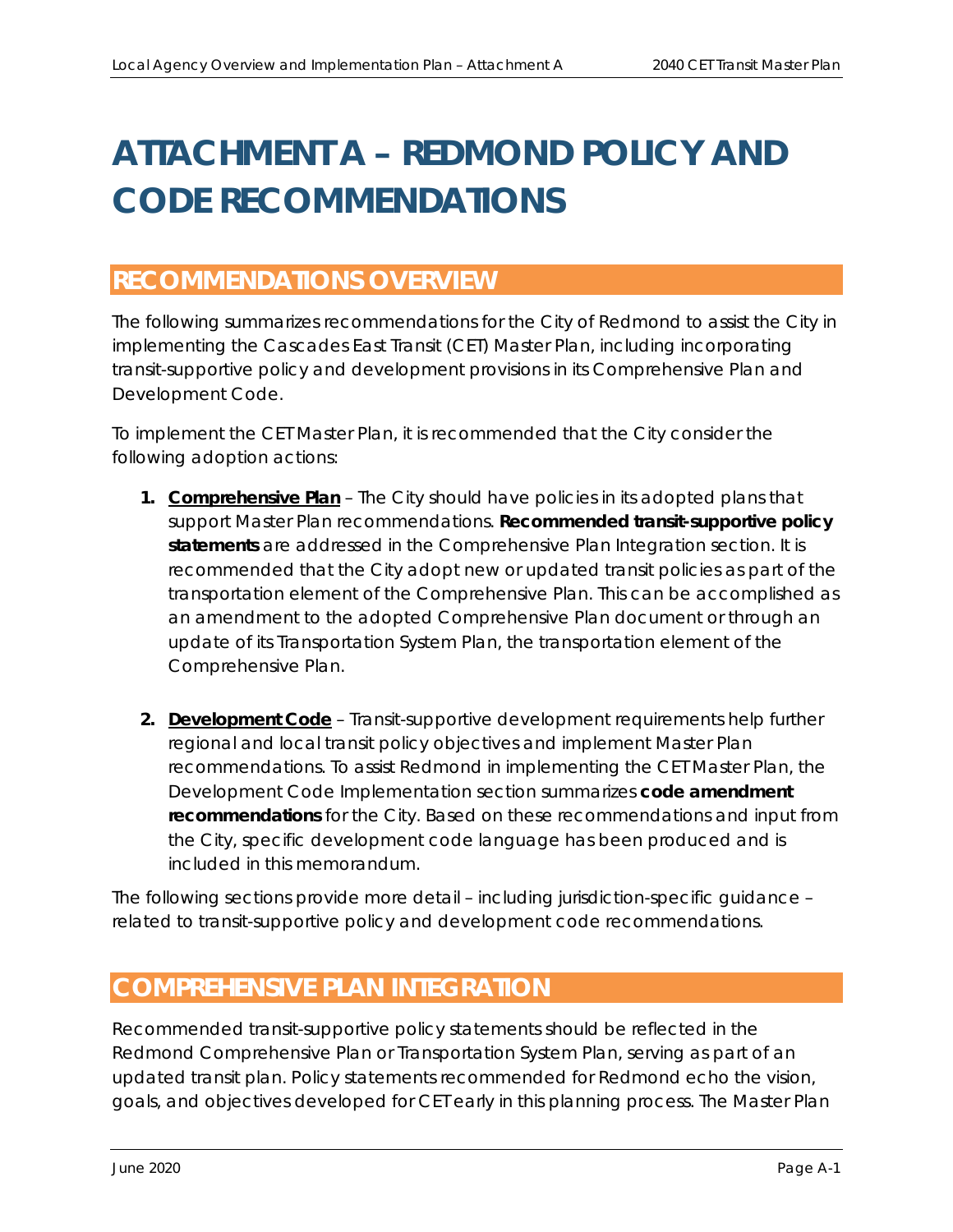vision and proposed local policy language for the city is presented below. It is recommended that Redmond review its existing plan policies to assess if the vision and transit policies below are reflected or if policy enhancements could be made, using the language below as a guide.

VISION: Provide transit for all users that is safe, accessible, and efficient and that supports a balanced transportation network in our community, which is needed for mobility, equity, and economic growth.

- *1. The City will facilitate provision of transit service to its community members, with particular attention to members who may be "transit-dependent" due to factors such as age, income, or disabilities.*
- *2. The Cascades East Transit (CET) Master Plan provides policy and implementation direction for transit planning in jurisdictions within the district's service area, including route development, financing, and physical improvements necessary to maintain and improve public transit service for jurisdiction residents, businesses, institutions, and visitors.*
- *3. The City will continue to engage in long-range planning and implementation efforts led by CET.*
- *4. The City will invite transit service providers to participate in the development of long-range plans and review of land use applications that may have implications for transit service.*
- *5. The City will require development or will facilitate coordination between development and the transit service provider to provide transit-related improvements such as shelters and lighting to complement transit service and encourage higher levels of transit use. Transit stop improvements will be coordinated with the transit service provider and must be consistent with adopted transportation and transit plans.*
- *6. The City will support higher-density and mixed land use around transit stops and in transit corridors to make transit service more feasible and effective.*
- *7. The City will provide or will acquire through future development adopted transportation system-related improvements such as pedestrian and bicycle connections to transit stops, including ADA-accessible improvements, given nexus and proportionality can be demonstrated for private development.*
- *8. The City will support connections between transit and other transportation services and options.*
- *9. The City will support improved transit access to benefit public health, including providing access to active transportation options and health-supporting destinations such as health care, groceries, and recreation.*
- *10. The City will support strategies to reduce single-occupancy vehicle trips, greenhouse gas emissions, and other pollution.*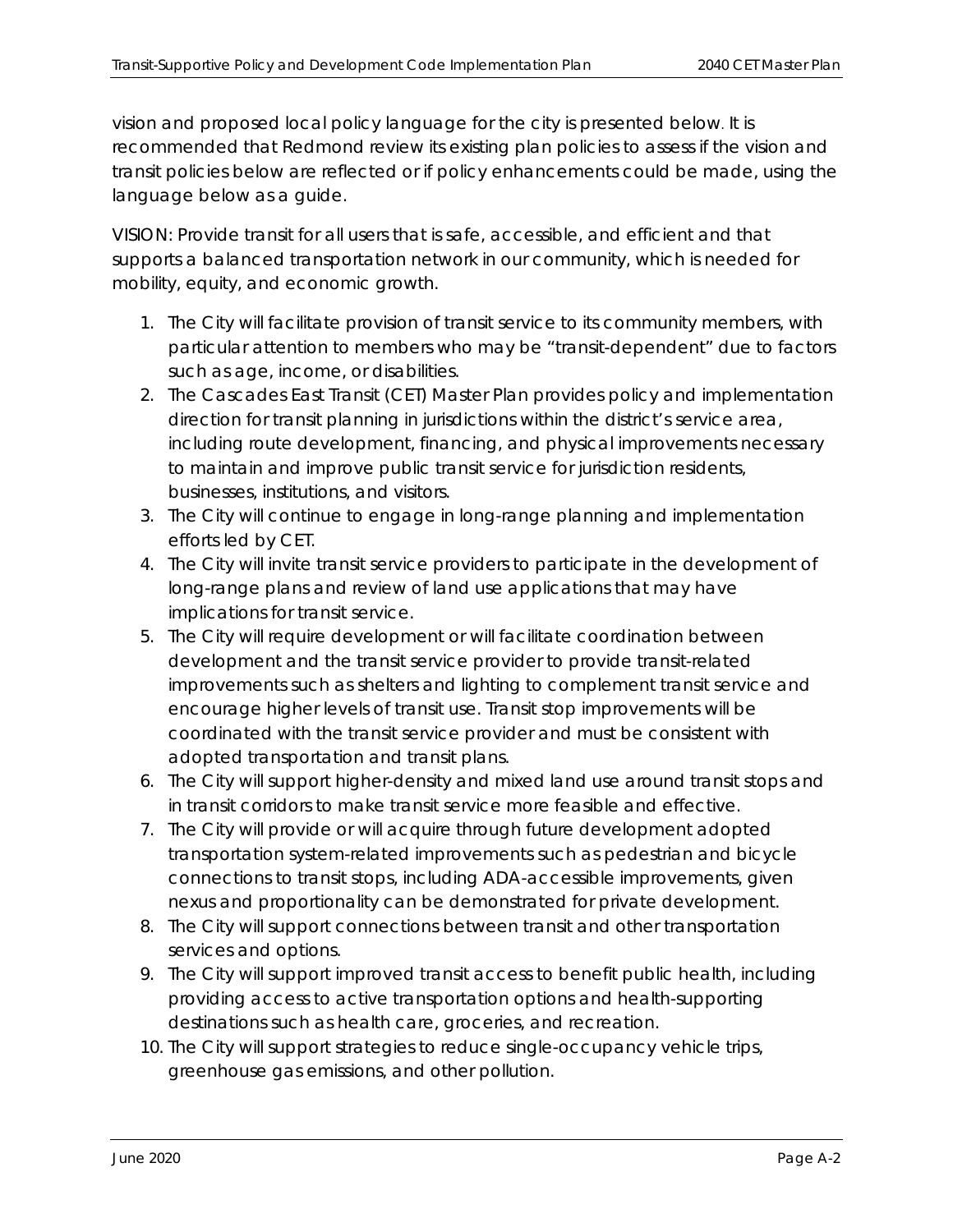# **DEVELOPMENT CODE IMPLEMENTATION**

The implementing development code recommendations reflect recommendations made in the Transit-Supportive Development Strategies Memorandum, found in the Transit Master Plan Technical Appendix. Transit-supportive development, or transitoriented development ("TOD"), strategies focus on code language that institutionalizes coordination between transit agencies and developers and supports transit- and pedestrian-oriented density and design. The TOD Memorandum code strategy recommendations were tailored to each jurisdiction based on jurisdiction size and preliminary transit service plan and transit capital plan recommendations.

Table 1 includes the list of code strategies and indicates whether they were considered recommended or optional for Redmond and if the strategy is reflected in existing code requirements ("yes," "no," or "partial"). Implementing code recommendations initially made for Redmond in the TOD Memorandum were refined after receiving input from the City and performing an evaluation of the City's Development Code.

Code language is provided following Table 1.

- For some strategies noted as recommended in the table and not reflected or only partially reflected in adopted code, proposed language is shown as "adoption-ready;" text that is recommended to be added is underlined and text that is recommended to be deleted is struck through.
- For "optional" strategies, model code language is provided in *italics* as an example of how the transit-supportive strategy could be implemented. Suggestions about where in the Redmond Development Code this model language could be integrated are also provided.
- In some cases, consultation with City staff indicated that a recommended strategy has not had sufficient community discussion to be ready for implementation. For these cases, specific code amendments are not suggested, but model code language<sup>1</sup> or other guidance is provided to assist the community in further policy conversations.
- For each of the code strategies there are "notes" to provide further explanation and implementation guidance.

 $1$  Model code language has been derived from a combination of State of Oregon Transportation & Growth Management Model Development Code for Small Cities, 3<sup>rd</sup> Edition; Oregon Transportation Planning Rule (OAR 660-012-0045(4)); local code examples; and code language developed for other transit plans in the state.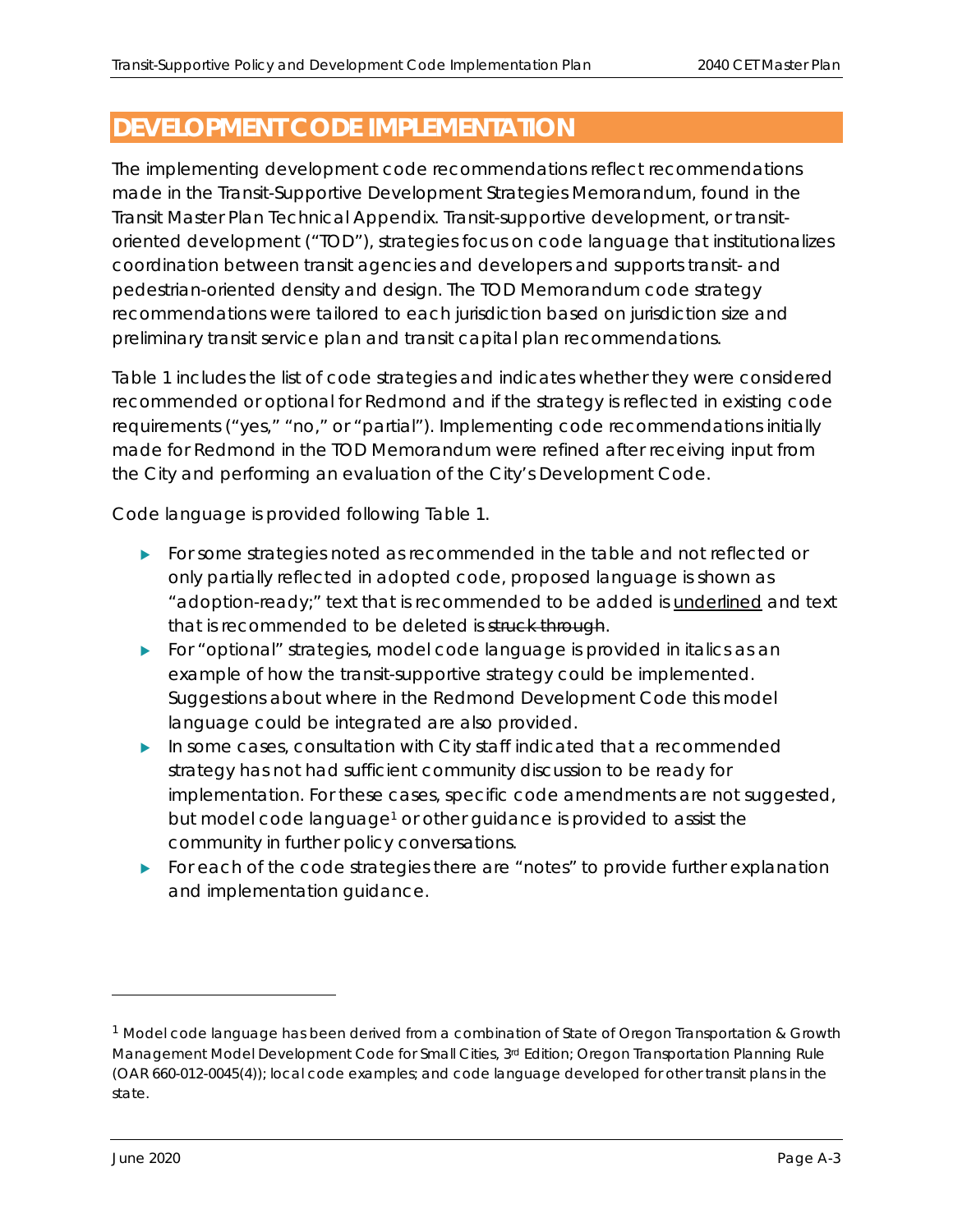|                | <b>Transit-Supportive Code Strategies</b>       | Recommendation  | <b>Existing</b><br>Code | Adoption-<br><b>Ready Code</b><br>Language<br>Provided | <b>Model</b><br>Code<br>Language or<br>Guidance *<br>Provided |
|----------------|-------------------------------------------------|-----------------|-------------------------|--------------------------------------------------------|---------------------------------------------------------------|
| $\mathbf{1}$   | <b>Coordination with Transit Provider</b>       | Recommended     | <b>No</b>               | $\checkmark$                                           |                                                               |
| $\overline{2}$ | <b>Transit Stop Improvements</b>                | Recommended     | Partial                 | $\checkmark$                                           |                                                               |
| $\mathfrak{Z}$ | <b>Accessory Dwelling Units</b>                 | <b>Optional</b> | <b>Yes</b>              |                                                        |                                                               |
| $\overline{4}$ | Mixed Use                                       | <b>Optional</b> | Yes                     |                                                        |                                                               |
| 5              | Major Trip Generator Uses                       | <b>Optional</b> | Yes                     |                                                        |                                                               |
| 6              | Limit Auto-Oriented and Auto-Dependent Uses     | Recommended     | Partial                 |                                                        | ✓                                                             |
| 7              | Limit Drive-Throughs                            | Recommended     | Partial                 |                                                        | $\checkmark$                                                  |
| 8              | <b>Residential Density</b>                      | <b>Optional</b> | <b>Yes</b>              |                                                        |                                                               |
| 9              | Min. FAR or Lot Coverage                        | <b>Optional</b> | Partial                 |                                                        | $\checkmark$                                                  |
| 10             | Max. Front Yard Setbacks                        | Recommended     | Partial                 |                                                        | ✓                                                             |
| 11             | Pedestrian Space in Front Setback               | Recommended     | Partial                 |                                                        | ✓                                                             |
| 12             | Pedestrian Orientation (Basic)                  | Recommended     | Partial                 |                                                        | $\checkmark$                                                  |
| 13             | Pedestrian Orientation (Enhanced)               | Recommended     | Partial                 |                                                        | ✓                                                             |
| 14             | Additional Height for Housing                   | <b>Optional</b> | Partial                 |                                                        | $\checkmark$                                                  |
| 15             | <b>Block Length</b>                             | Recommended     | Yes                     |                                                        |                                                               |
| 16             | <b>Accessways Through Long Blocks</b>           | Recommended     | <b>Yes</b>              |                                                        |                                                               |
| 17             | No Vehicle Parking/Circulation in Front Setback | Recommended     | Partial                 |                                                        | $\checkmark$                                                  |
| 18             | Parking Maximums                                | <b>Optional</b> | No                      |                                                        | $\checkmark$                                                  |
| 19             | Parking Reductions for Transit                  | Recommended     | <b>No</b>               |                                                        | ✓                                                             |
| 20             | Landscaping and Walkways in Parking Lots        | Recommended     | Partial                 |                                                        | ✓                                                             |
| 21             | Preferential Parking for Ridesharing            | Recommended     | N <sub>o</sub>          | $\checkmark$                                           |                                                               |
| 22             | <b>Bicycle Parking</b>                          | Recommended     | Partial                 |                                                        | ✓                                                             |
| 23             | Transit-Related Uses in Parking Lots            | Recommended     | <b>No</b>               | $\checkmark$                                           |                                                               |
| 24             | Definitions of Transit-Related Terms            | Recommended     | Partial                 |                                                        |                                                               |

# **Table 1. Transit-Supportive Code Implementation Recommendations: Redmond**

*\* Guidance, at a minimum, consists of narrative direction and suggestions. In some cases, it also includes model language and direction about how model language could be implemented.*

# **1. COORDINATION WITH TRANSIT PROVIDER**

Notes: Existing code language does not reflect the recommendation. Sections 8.1310(1), 8.0300(3), and 8.1335(1) address application notices, Master Master Plan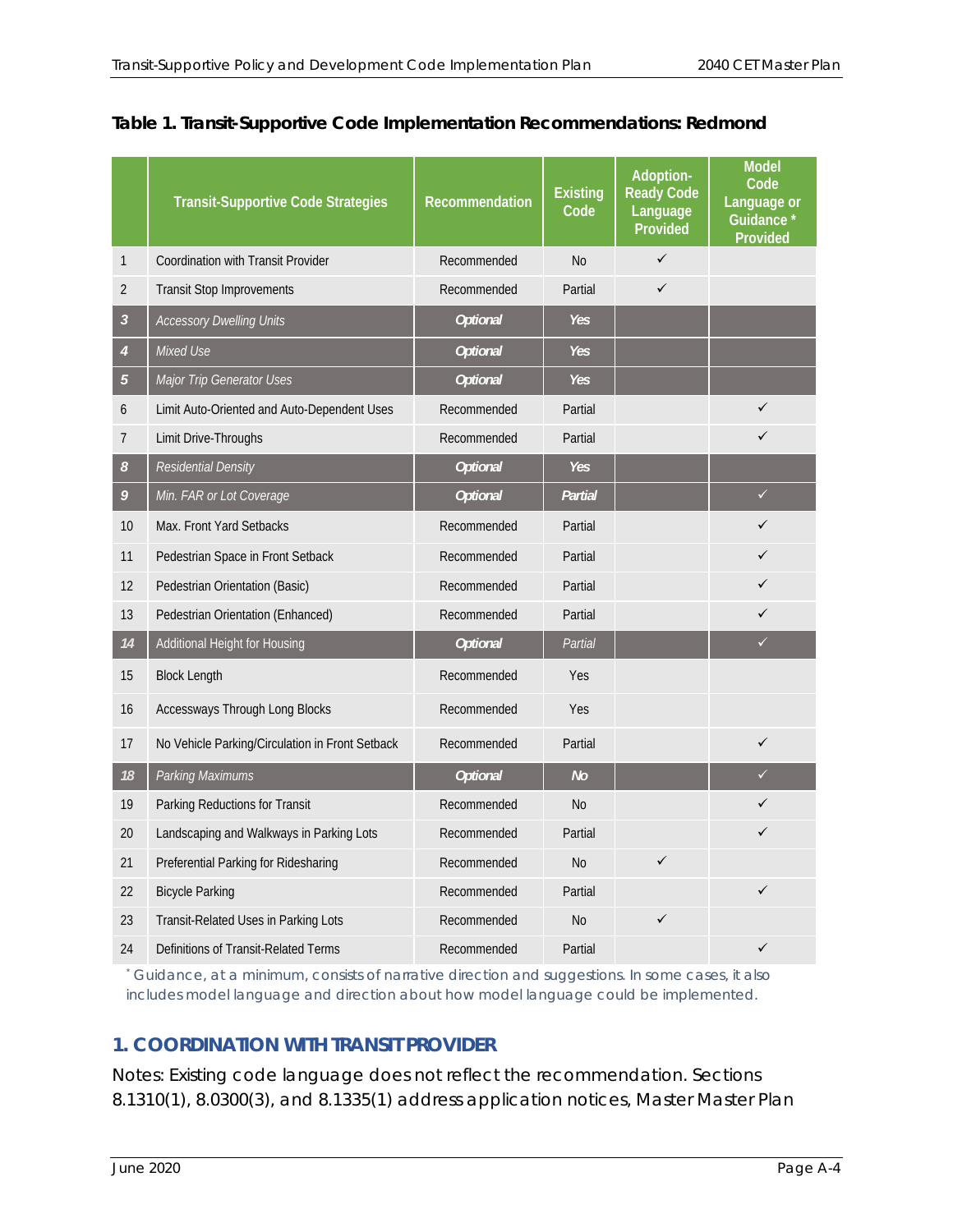review procedures, and hearing notices respectively but do not include transit agencies and services. Therefore, it is recommended that they be amended to include references to transit agencies and services.

# **Recommended code amendment:**

8.0300 Master Master Plans. A Master Master Plan is required as a condition of annexation, or after annexation but prior to or concurrent with rezoning from Urban Holding-10 to other City zoning districts. The specific requirements for a Master Master Plan are as follows…

# $[\ldots]$

3. Procedures for Review

C. Master Master Plan (MDP) or Partial Master Master Plan (PMDP) Submittal Requirements and Approval Process. An application for approval shall include the submittal requirements set forth in the City's Land Use Review application form as well as the elements described below.

# $[...]$

10. Transportation Analysis and Diagram. Prepare a transportation impact analysis including a grid street plan that is consistent with street spacing and connectivity guidelines in the *Redmond Transportation System Plan* (TSP) and adopted Area Plans. Show the proposed classification for all streets down to collector roadways. Show the location of approved TSP improvement projects and any capital improvements that may need to be added to the TSP in order to serve the plan area. Show existing and planned transit routes and stops. Show proposed bicycle pedestrian, and trail routes. Show how planned transportation facilities will connect to transportation facilities in adjacent urban areas.

8.1310 Administrative Land Use Decisions with Prior Notice.

1. Notice of the application shall be sent within ten (10) days of acceptance of the application to persons, agencies, and neighborhood associations entitled to notice under Section 8.1335 herein.

Such notice shall include all the information specified under Section 8.1340 except for those items specified in Subsections (g) and (j) unless the decision is referred to a hearing.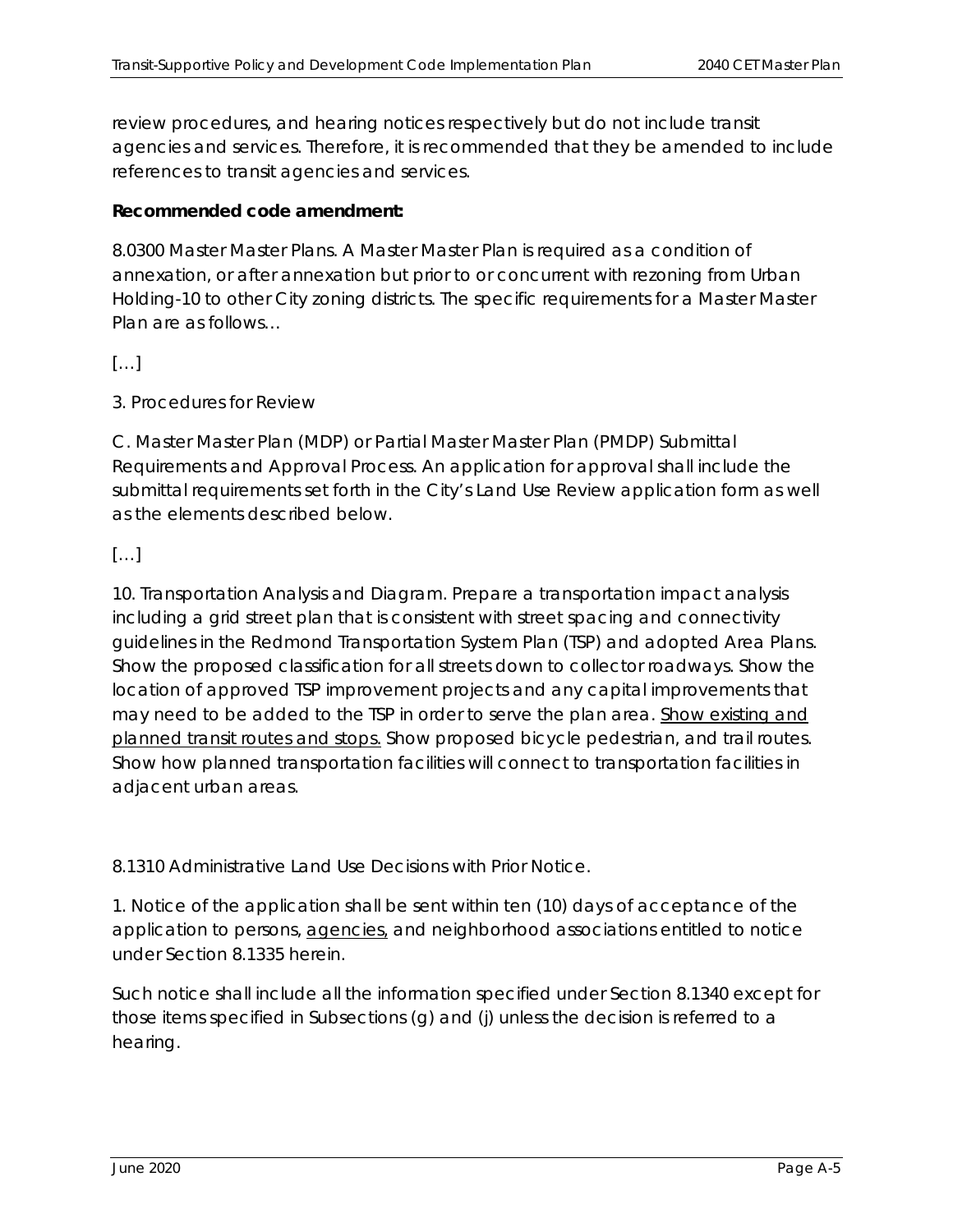# 8.1335 Notice of Hearing

1. Individual Mailed Notice. Except for a legislative action, notice of a hearing shall be provided twenty (20) days prior to the hearing and shall be sent by mail to the following persons:

A. The applicant.

B. Owners of record of property as shown on the most recent property assessment roll of property located within at least one hundred feet (100') of the property which is the subject of the application. For the purpose of determining property notification, intervening public and private ways and water courses shall not be considered.

C. All owners of property located within two hundred fifty feet (250') of the property which is the subject of a Plan Amendment application or zone change application.

D. Transportation and transit agencies whose facilities and services serve or are adjacent to the subject property or who the Community Development Director otherwise determines will potentially be affected by the proposed land use action.

[Note: The subsequent items in the existing code (D, E, and F) will need to be relettered.]

# **2. TRANSIT STOP IMPROVEMENTS**

Notes: Adopted code partially reflects the recommendation. Master Master Plan requirements and Great Neighborhood Principles in Section 8.0300(3)(c) acknowledge connections to "possible future transit stops." In order to comprehensively address transit stop access and improvements for sites adjacent to existing and planned transit service, it is recommended that a new subsection be added to the supplementary provisions in Article I (Zoning Standards). Existing and planned transit service is shown in Chapter 8 of the CET Transit Master Plan, to be adopted by jurisdictions within the CET service area.

# **Recommended code amendment:**

# Section 8.0380 Transit Access and Transit Stop Improvements

Retail, office, industrial, and institutional developments that are proposed on the same site as, or adjacent to, an existing or planned transit stop (as designated in an adopted transportation or transit plan) shall provide the following transit access and supportive improvements in coordination with the transit service provider:

1. Reasonably direct pedestrian connections between the transit stop and primary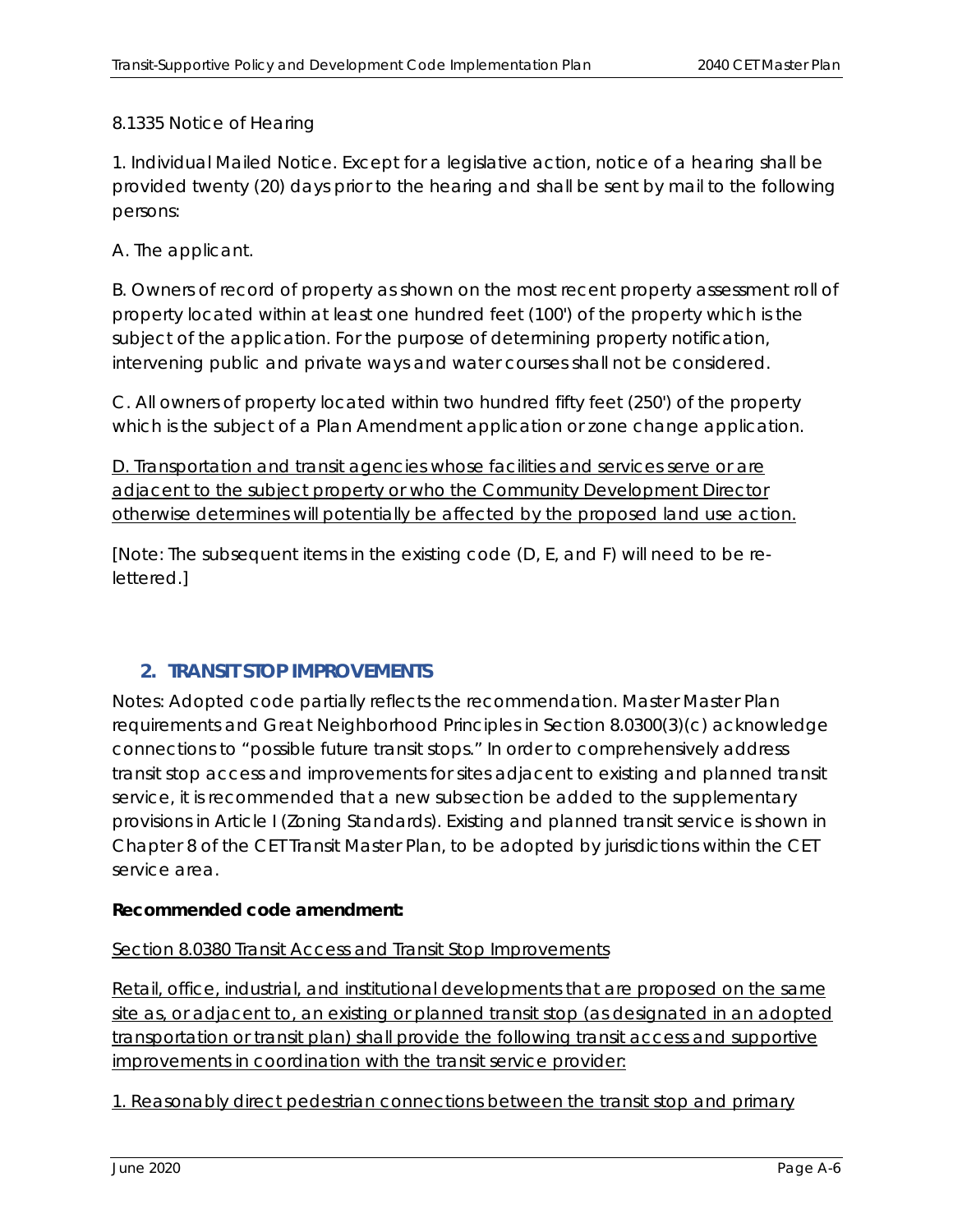entrances of the buildings on site. For the purpose of this Section, "reasonably direct" means a route that does not deviate unnecessarily from a straight line or a route that does not involve a significant amount of out-of-direction travel for users.

2. The primary entrance of the building that is closest to the street where the transit stop is located is oriented to that street.

3. A transit passenger landing pad that is ADA-accessible.

4. An easement or dedication for a passenger shelter or bench if such an improvement is identified in an adopted plan.

5. Lighting at the transit stop.

6. Other improvements identified in an adopted plan.

# **3. ACCESSORY DWELLING UNITS**

Notes: This strategy has been identified as optional. The City reported that accessory dwelling units are being permitted (more than one) as a result of code updates related to HB 2001. Therefore, no additional code language is recommended or provided.

# **4. MIXED USES**

Notes: This strategy has been identified as optional. The City reported that mixed uses are permitted and promoted through mixed use zoning and are called for in Urban Framework Plans in Redmond. Therefore, no additional code language is recommended or provided.

# **5. MAJOR TRIP GENERATOR USES**

Notes: The strategy has been identified as optional. Adopted code and zoning reflects this recommended strategy. A high-level review of the uses permitted in commercial, mixed-use, and public facility zones – through and adjacent to which CET service is recommended – found that major trip generating uses (e.g., large institutions, large employers, convenience commercial and other retail, food and drink services) are permitted in these zones. Therefore, code amendments are not deemed to be needed and are not recommended.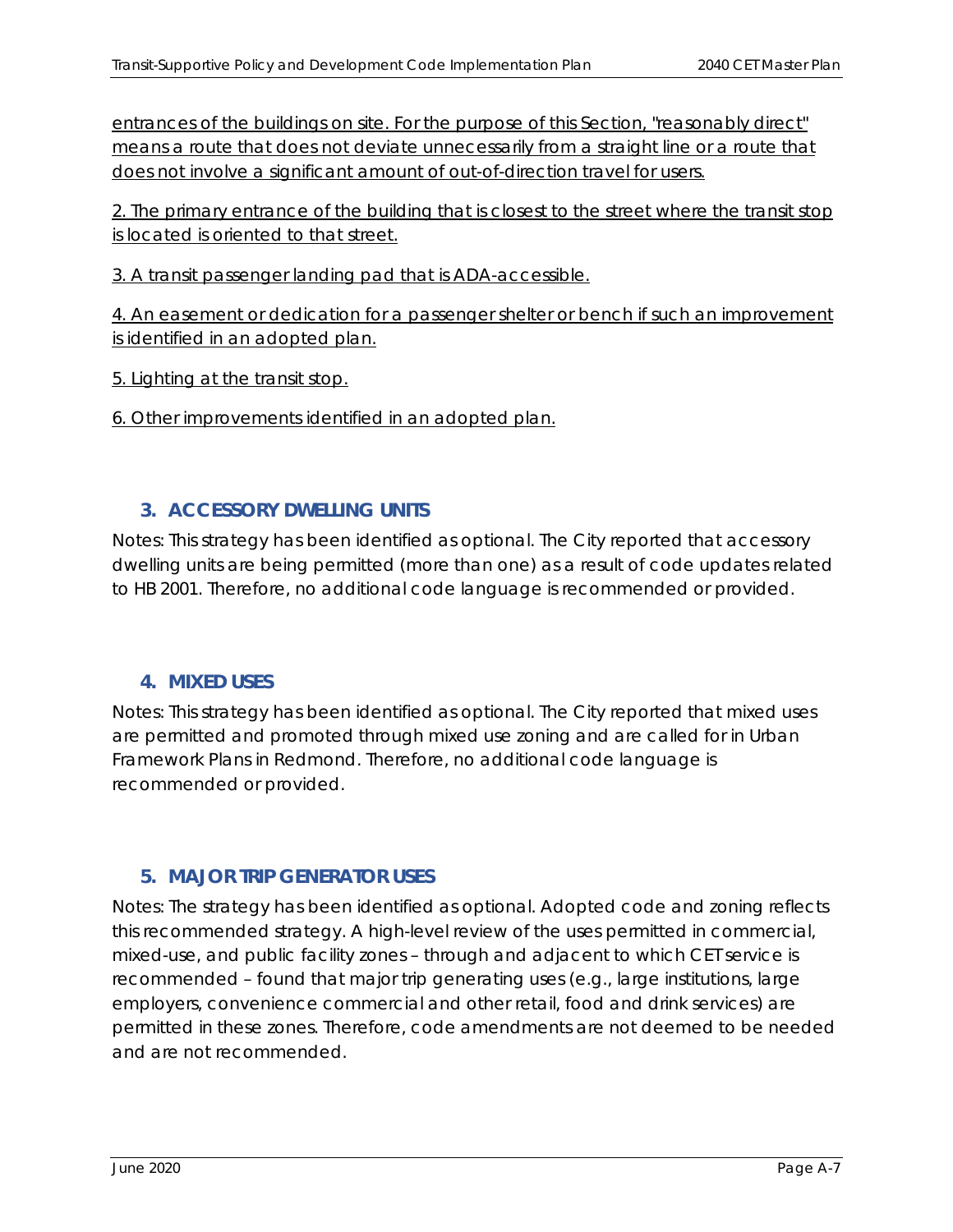# **6. LIMIT AUTO-ORIENTED AND AUTO-DEPENDENT USES**

Notes: The strategy has been identified as optional. Adopted code partially reflects this strategy and does not allow some auto-oriented businesses in the C-3 (Special Commercial) and C-5 (Tourist Commercial) zones (Section 8.0190, Table C).

# **Guidance:**

The following additional guidance is provided in place of extensive adoption-ready or model code language that is not necessarily desired or warranted at this time.

- **Consider prohibiting or limiting these uses along transit routes or in commercial** nodes where there are existing or planned transit stops. These regulations could be codified as an overlay or, more simply, with code language specifying that the requirement applies to development adjacent to transit routes, as shown in an adopted in a transit plan.
- $\triangleright$  Code modifications would be made to the permitted use tables for commercial and mixed-use zones in Section 8.0190 (Table C), Section 8.0260 (Table G), and Section 8.0261. Examples of auto-dependent and -oriented uses include: fast food restaurants; convenience stores; gas stations; auto repair shops; auto sales and rentals; other auto services; stand-alone parking lots; and large-format retailers.
- In addition, consider expanding the development code's definitions section to include definitions of these auto-oriented land uses.

# **7. LIMIT DRIVE-THROUGHS**

Notes: This strategy has been identified as optional. Existing code partially reflects this strategy and encourages orienting drive-up and drive-through windows away from the "principle street" (Section 8.3035(4)(D)(3)).

# **Guidance:**

Consider prohibiting or limiting drive-throughs along transit routes or in commercial nodes where there are existing or planned transit stops. These regulations could be codified as an overlay or with code language specifying that the requirement applies to development adjacent to transit routes, as shown in an adopted in a transit plan. Where drive-throughs are allowed, the model code text below helps ensure that the drive-through is better integrated with other modes of transportation.

# **Model code language:**

# *Drive-through Design*

*A. Applicability. Proposed development that includes a drive-up and/or drive-through*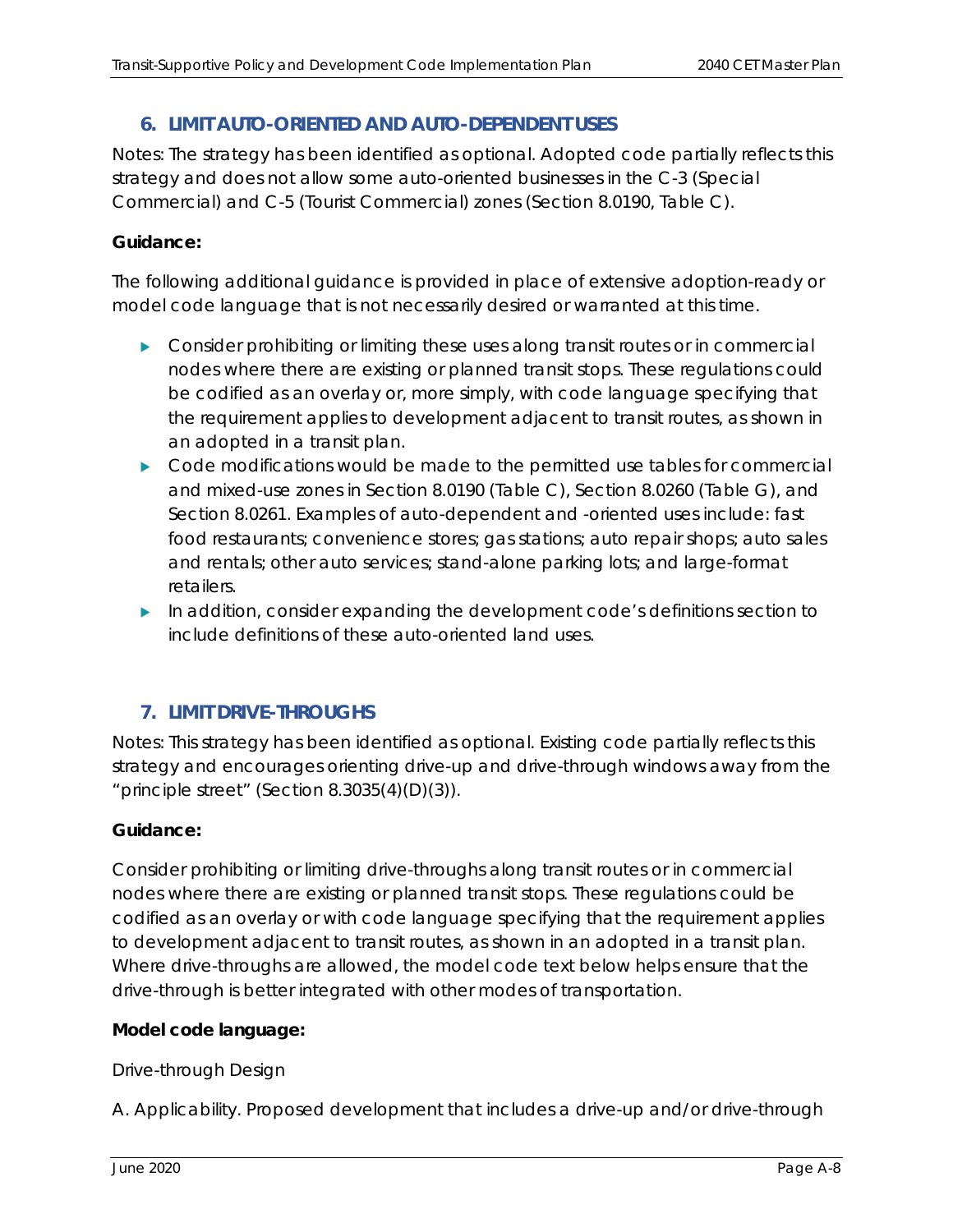*facility (i.e. driveway queuing areas, customer service windows, teller machines, kiosks, drop-boxes, or similar facilities) is subject to all of the following standards:* 

- *(1) The drive-up or drive-through facility must be located at least 50 feet from any existing residential zoned property.*
- *(2) The drive-up or drive-through facility shall orient to and receive access from a driveway that is internal to the development and not a street, as generally illustrated in Figure X.*
- *(3) The drive-up or drive-through facility shall not be oriented to a street corner.*
- *(4) The drive-up or drive-through facility shall not be located within 20 feet of a street right-of-way.*
- *(5) Drive-up and drive-through queuing areas shall be designed so that vehicles will not obstruct any street, fire lane, walkway, bike lane, or sidewalk.*
- *(6) If ATMs are provided, at least one ATM shall be located adjacent to and accessible from a planned or existing sidewalk.*
- *(7) Bicycle and pedestrian access to the drive-up or drive-through facility shall be allowed and indicated with signage and pavement markings.*

*Figure X. Drive-up and Drive-through Facilities Example - Acceptable* 

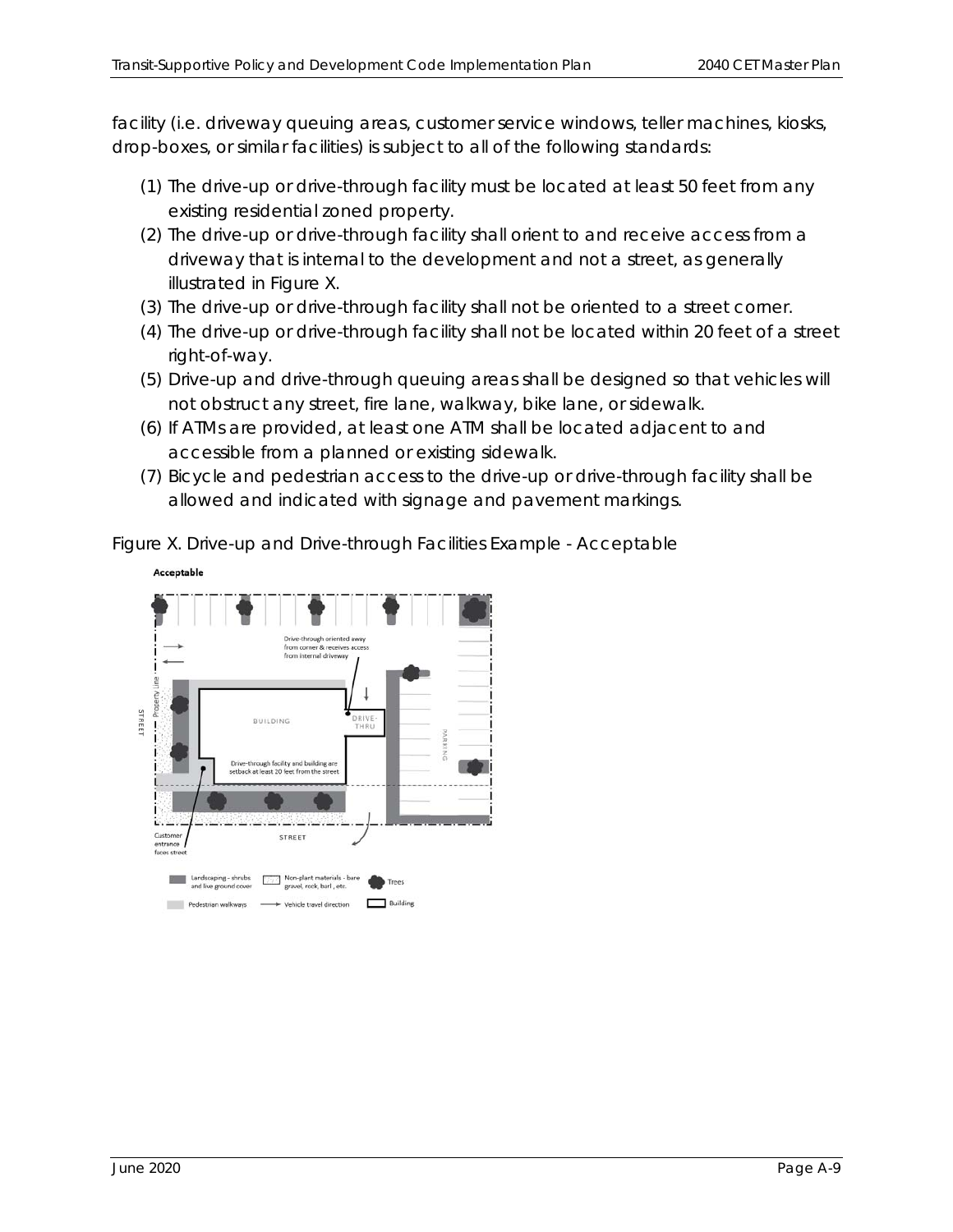

*Figure X. Drive-up and Drive-through Facilities Example – Not Acceptable* 

# **8. MINIMUM RESIDENTIAL DENSITY**

Notes: This strategy has been identified as optional. Existing code reflects this strategy in multiple ways.

- Minimum lot size requirements are not established in commercial zones where housing other than detached single-family housing is permitted (Section 8.0195, Table D).
- **There are no maximum residential density requirements in the C-2 (Central** Commercial) zone, Downtown Overlay District, and R-5 (High-Density Residential) zone.
- $\blacktriangleright$  There are significant amounts of higher density-zoned land, ranging from R-3 (Limited Residential) to R-5 zoning, in Redmond where densities of approximately 10 units/acre to 21 units/acre are permitted. Assuming 2.5 persons/household (2010 Census), those densities roughly translate into 25-52 people/acre, which exceeds the 20+ residents/acres guidance for robust transit in the Local Transit Service Design Policy Guidelines Summary (Figure 1) in the Existing Conditions Supplement Memorandum, produced earlier in this planning process and found in the Transit Master Plan Technical Appendix.
- $\blacktriangleright$  The City is currently considering legislative code amendment proposals regarding increased residential density.

Given the City's zoning and development framework that allows transit-supportive density, additional code language is not needed or recommended.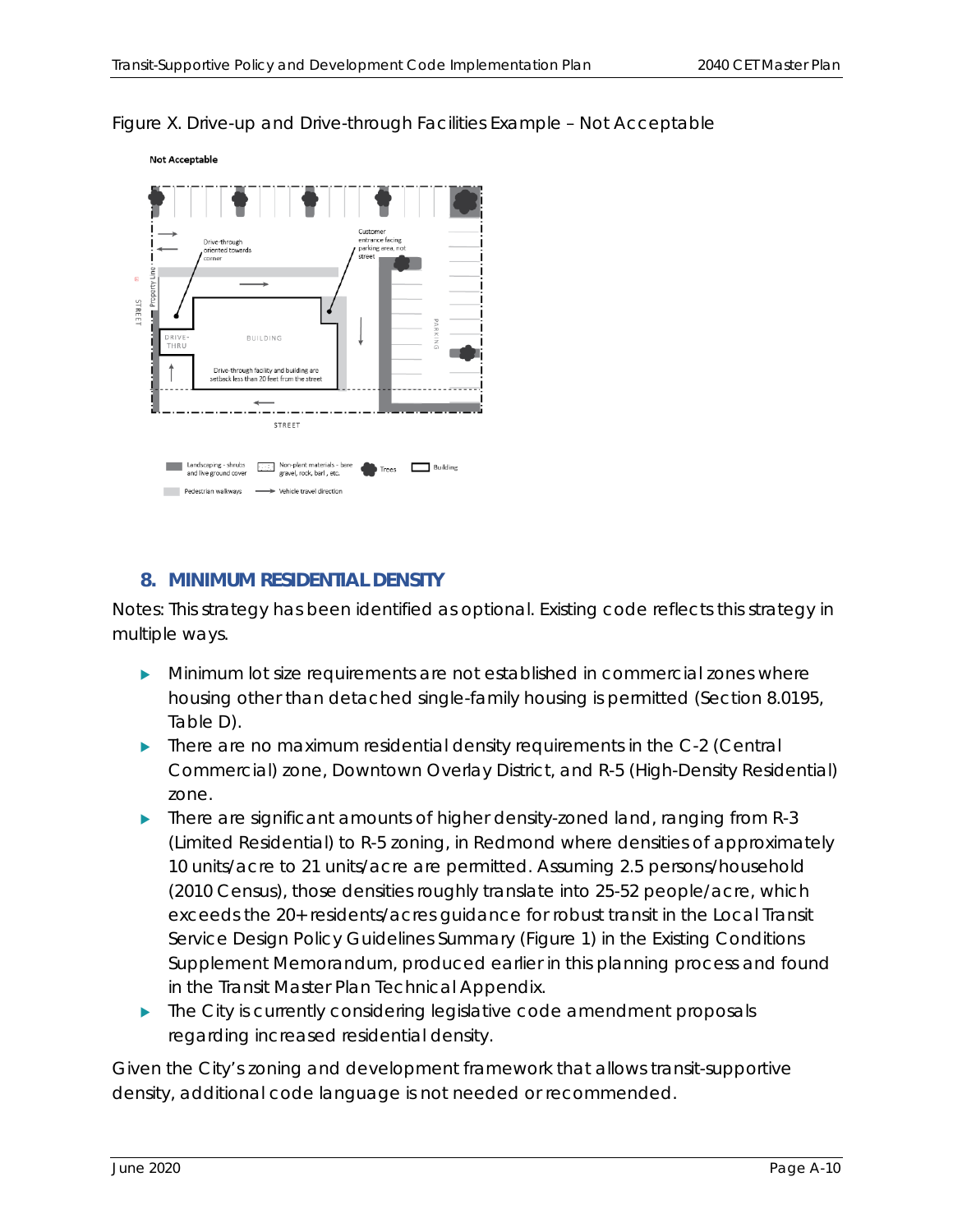# **9. MINIMUM FLOOR AREA RATIO (FAR) OR LOT COVERAGE**

Notes: This strategy has been identified as optional. Adopted code partially reflects this strategy:

- $\blacktriangleright$  There are no minimum lot size requirements in commercial zones (Section 8.0195, Table D).
- FAR requirements are established for the Downtown Overlay District (Section  $8.0175(5)(C)(2)$ ).
- A minimum lot coverage requirement of 50% is required for development in the C-2 zone (Section 8.0195, Table D).

However, the MUN (Mixed Use Neighborhood) and MUE (Mixed Use Employment) zones are subject to maximum lot coverage and minimum lot size regulations (Section 8.0265, Table H), thereby reducing development potential in these areas.

# **Guidance:**

Consider lifting maximum lot coverage and minimum lot size restrictions in MUN and MUE zones adjacent to existing and planned transit routes. These regulations could be codified as an overlay or, more simply, with code language specifying that the requirement applies to development adjacent to transit routes, as shown in an adopted in a transit plan.

# **10.MAXIMUM FRONT YARD SETBACKS**

Notes: Existing code partially reflects this recommended code strategy. Maximum setbacks of 10 feet and 15 feet are current requirements in the Downtown Overlay District and C-2 zone respectively (Section 8.0195, Table D).

#### **Guidance:**

It is recommended that a 10-foot to 15-foot maximum setback be considered for the following: mixed-use zones and the R-5 zone adjacent to existing and planned transit routes; and commercial zones (in addition to the C-2 zone) adjacent to existing and planned transit stops. These setbacks could be codified as an overlay or with code language specifying that the requirement applies to development adjacent to transit routes, as shown in an adopted in a transit plan.

# **11.PEDESTRIAN SPACE IN FRONT SETBACK**

Notes: Adopted code language partially reflects this recommendation in that a larger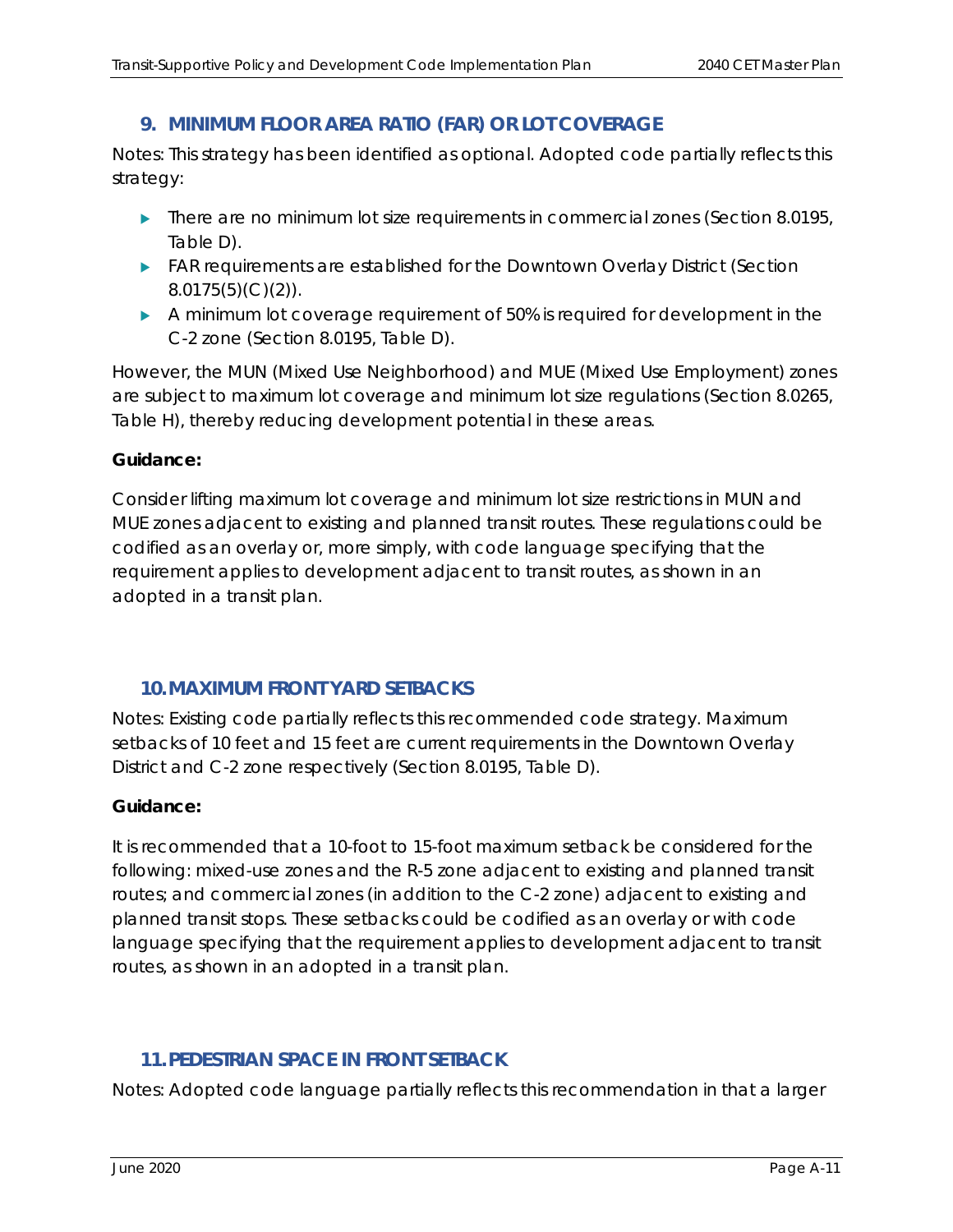front setback is permitted in the MUN zone through Site and Design Review if the area incorporates pedestrian amenities (Section 8.0265, Table H).

# **Guidance:**

Consider extending the MUN provision to all commercial and mixed-use zones that are adjacent to existing or planned transit routes. These provisions could be codified as an overlay or with code language specifying that the requirement applies to development adjacent to transit routes, as shown in an adopted in a transit plan.

# **12.PEDESTRIAN ORIENTATION (BASIC)**

Notes: Existing code language partially addresses this recommended strategy. The Downtown Overlay District requires the main building entrance to be oriented to the primary street and a direct pedestrian connection from the entrance to the primary street sidewalk (Section 8.1075(4)). MUN and MUE zones have the same requirements, with an added provision that at least one pedestrian pathway connect to transit stops (Section 8.3035(4)(I)). These requirements fully reflect the recommended strategy but only apply to limited parts of the city.

Pursuant to regulations in Section 8.3035(4)(D), commercial buildings may be required to be oriented toward the "primary focal point on the site" but it is not guaranteed that the transit street would be the primary focal point. The same section requires that buildings connect to public sidewalks.

# **Guidance:**

Adopting code language recommended for Strategy #2 (Transit Stop Improvements) will apply entrance orientation and pedestrian connection requirements to sites adjacent to transit stops and will address this strategy.

# **13.PEDESTRIAN ORIENTATION (ENHANCED)**

Notes: Adopted code language largely reflects this strategy. Window coverage, building articulation, and weather protection standards are included in the Downtown Overlay District, MUN and MUE zones, and C-2 zones. The exceptions are window coverage requirements, which are not included in the C-2 zone, and weather protection requirements, which are not included in the MUE zone. Pedestrian-oriented code requirements are found in Sections 8.1075(4), 8.3035(4) and (7), 3.3040(7), and 3.3045(1) and (6)).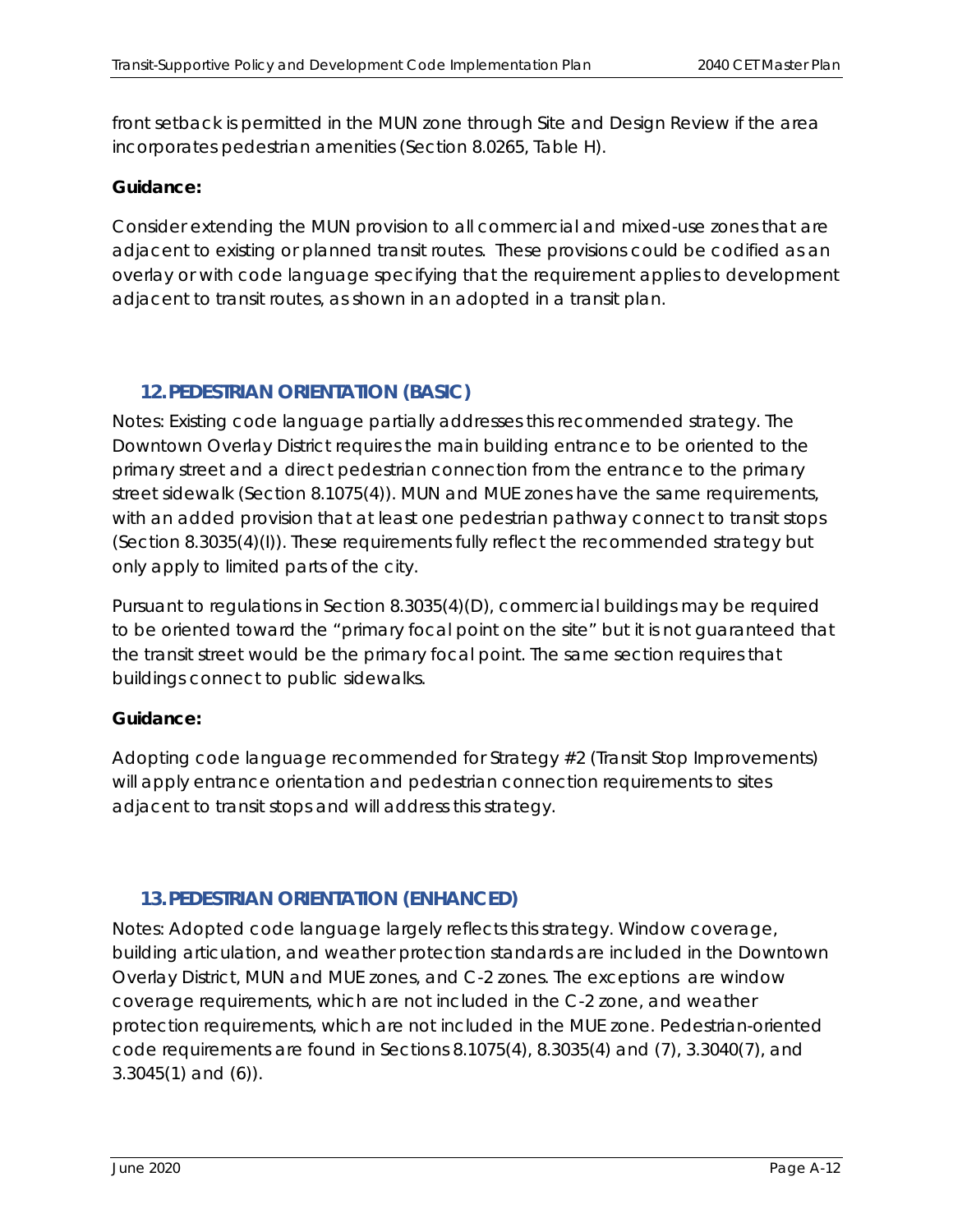#### **Guidance:**

Consider adding ground floor window coverage requirements, as currently applied in the Downtown Overlay District, to the C-2 zone where proposed development is adjacent to existing and planned transit routes. Likewise, it is recommended that code language from the Downtown Overlay District regarding weather protection be extended to the MUE zone adjacent to existing and planned transit routes.

These regulations could be codified as an overlay or with code language specifying that the requirement applies to development adjacent to transit routes, as shown in an adopted in a transit plan.

# **14.ADDITIONAL HEIGHT FOR HOUSING**

Notes: This code strategy was identified as optional. Existing code language partially reflects this strategy. A height bonus is allowed in the Downtown Overlay District for workforce housing (Section 8.0175(5)(C)(1)).

#### **Guidance:**

Consider extending this Downtown Overlay District provision to all commercial, mixeduse, and R-5 zones that are adjacent to existing and planned transit routes.

# **15.BLOCK LENGTH**

Notes: Adopted code reflects this recommended code strategy. Block standards in Section 8.2705(1) are consistent with guidance in the State's Model Development Code for Small Cities. Therefore, no additional code language is needed or recommended.

# **16.ACCESSWAYS THROUGH LONG BLOCKS**

Notes: Adopted code reflects this recommended code strategy. Section 8.2705(1)(B) and (D) require pedestrian and bicycle access through long blocks as well as from culde-sacs and dead-end streets where appropriate. Therefore, no additional code language is needed or recommended.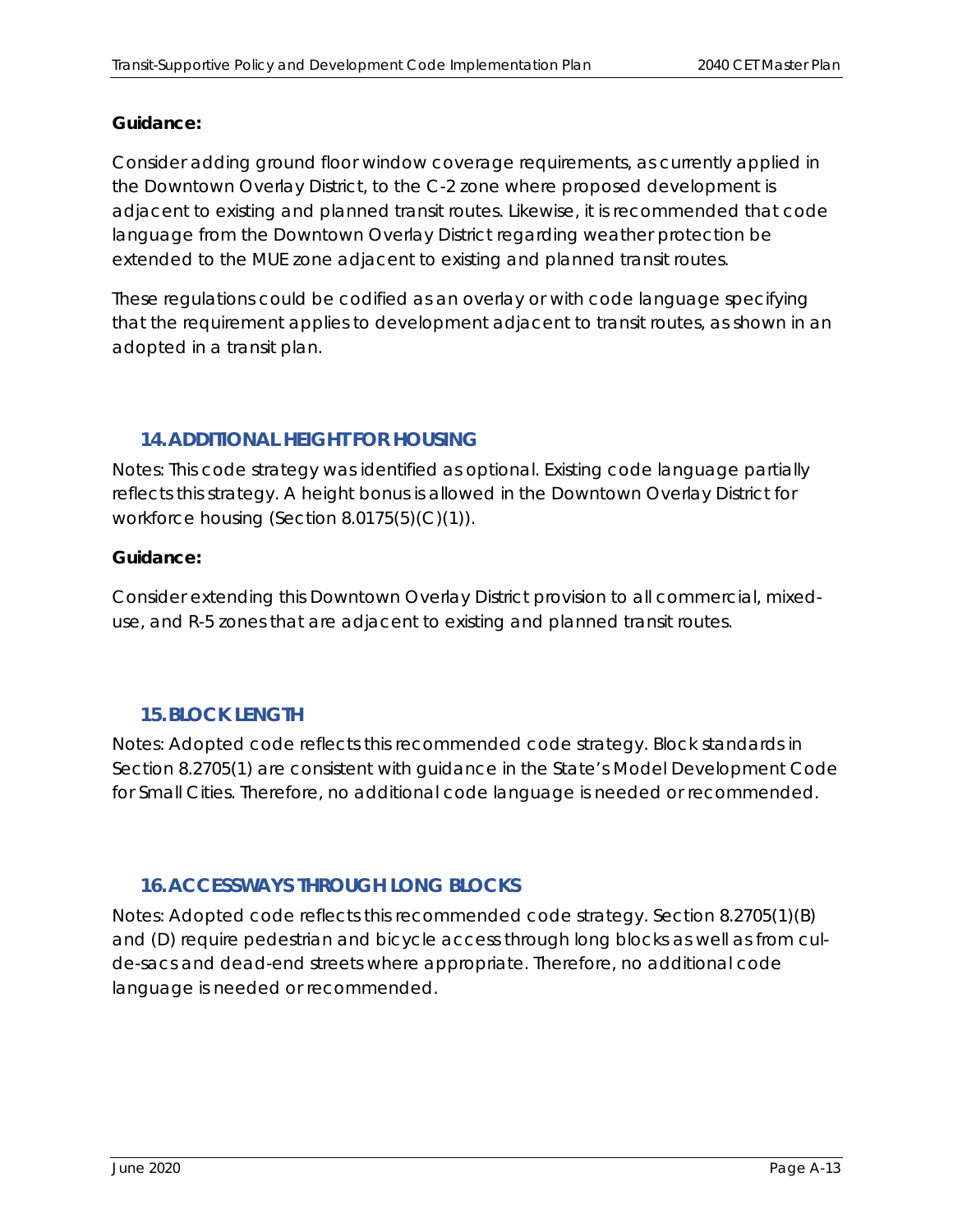# **17.NO VEHICLE PARKING/CIRCULATION IN FRONT SETBACK**

Notes: Existing code partially reflects this recommended code strategy. In the MUN and MUE zones, parking is expressly prohibited from being in front of the building (Section 8.3035(6)(B)). Otherwise, maximum setbacks established for the Downtown Overlay District and C-2 zone (Section 8.0195, Table D) effectively serve to prohibit parking in front of the building.

# **Guidance and model code language:**

Adopting maximum setback code language recommended under Strategy #9 could assist the City in more fully addressing this code strategy. In addition, to reinforce maximum setback language, express language about prohibiting parking in the front of buildings under specified conditions could be added as a new subsection at the end of Section 8.0510 (Design and Improvement Standards for Parking Lots), following the subsection regarding parking restrictions in the front yards of industrial zones. This language could be modeled after requirements found in the Madras Development Code, which allow an exception for accessible parking at the Community Development Director's discretion.

*Vehicle parking, with the exception of accessible parking, is not permitted between the front of the building and the street in mixed-use zones, the [central commercial] zone, and the [high-density residential] zone adjacent to existing and planned transit routes and other commercial zones adjacent to existing and planned transit stops unless the Community Development Director determines there is no feasible alternative to provide the required parking. If a building setback is provided, the setback area must be paved with a hard surface (concrete or unit pavers, not asphalt) and must incorporate seating and landscaping. A public entrance must be provided within [xx] feet of the right-ofway of an arterial or collector street.* 

# **18. PARKING MAXIMUMS**

Notes: This code strategy was identified as optional. Existing code does not reflect this strategy.

# **Guidance and model code language**:

Maximum parking requirements could be focused on mixed-use zones, the C-2 zone, and the Downtown Overlay District and added as a new subsection following the parking table in Section 8.0500 (Off-Street Parking). Language could be modeled after existing Bend Development Code language, customized to reflect Redmond's needs and setting.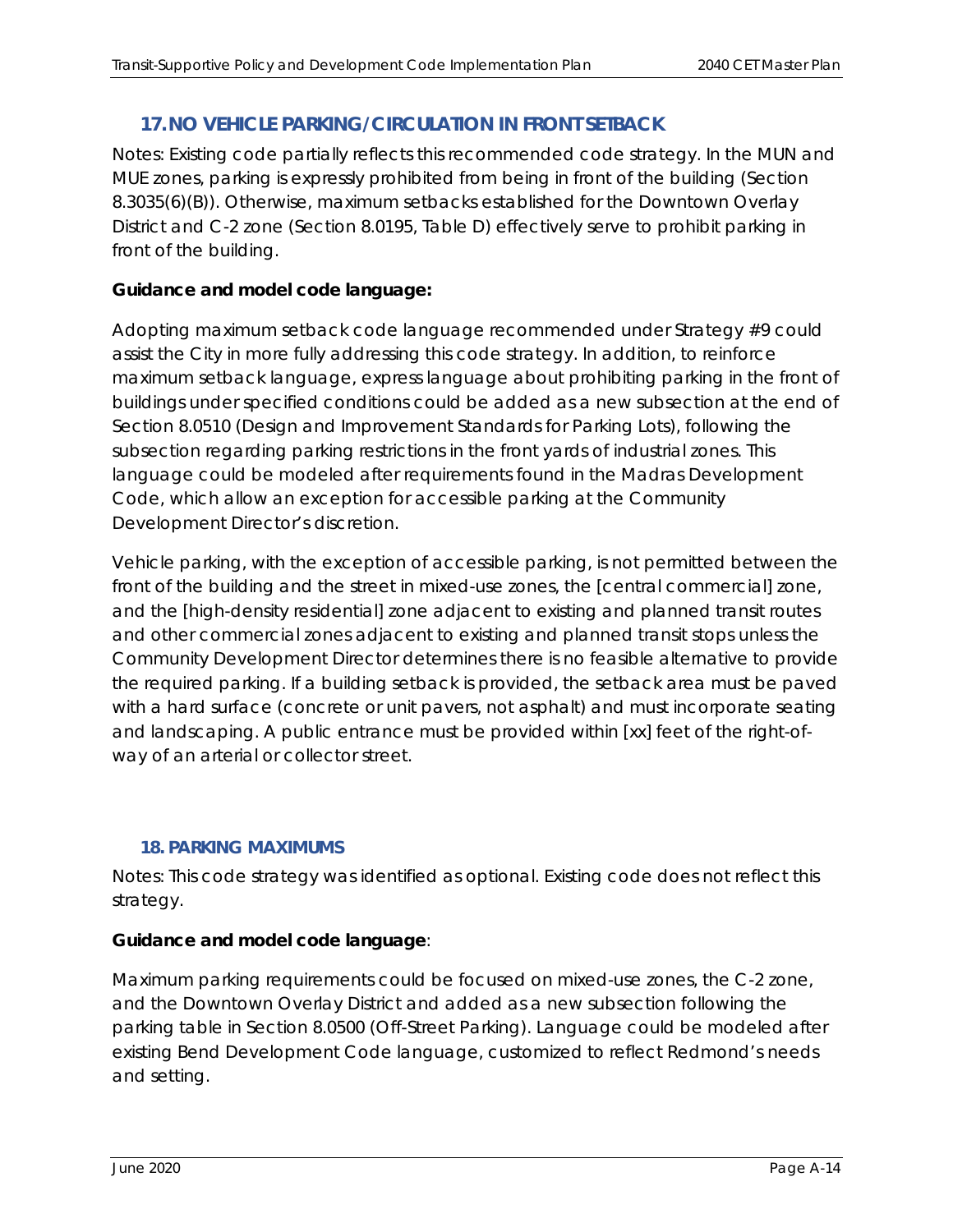*Maximum Number of Parking Spaces. The number of parking spaces provided by any particular use in ground surface parking lots shall not exceed the required minimum number of spaces provided by this section by more than 50 percent. Parking spaces provided on-street or through "shared parking" agreements do not apply toward the maximum number.* 

#### **19. PARKING REDUCTIONS FOR TRANSIT**

Notes: Adopted code does not reflect this recommended code strategy.

#### **Model code language:**

The City should review the efficacy of the following language to meet the community's interests and consider how it could be modified and added as a new subsection following the parking table in Section 8.0500 (Off-Street Parking).

#### *Modification of Off-Street Parking Requirements*

*The applicant may propose a parking space standard that is different than the standard in Section 8.0500, for review and action by the Community Development Director through a variance procedure, pursuant to Section 8.2830. The applicant's proposal shall consist of a written request, and a parking analysis prepared by a qualified professional. The parking analysis, at a minimum, shall assess the average parking demand and available supply for existing and proposed uses on the subject site; opportunities for shared parking with other uses in the vicinity; existing public parking in the vicinity; transportation options existing or planned near the site, such as frequent transit service, carpools, or private shuttles; and other relevant factors. The Community Development Director may reduce the off-street parking standards for sites with one or more of the following features:* 

*A. Site has an existing or planned transit stop with existing or planned transit service located adjacent to it, and the site's frontage is improved with a transit stop shelter, consistent with the standards of the applicable transit service provider. Allow up to a [10-20] percent reduction to the standard number of automobile parking spaces;* 

*B. Site has dedicated parking spaces for carpool/vanpool vehicles: Allow up to a 10 percent reduction to the standard number of automobile parking spaces;* 

*C. Site has dedicated parking spaces for motorcycle and/or scooter or electric carts: Allow reductions to the standard dimensions for parking spaces and the ratio of standard to compact parking spaces;* 

*D. Available on-street parking spaces adjacent to the subject site in amounts equal to*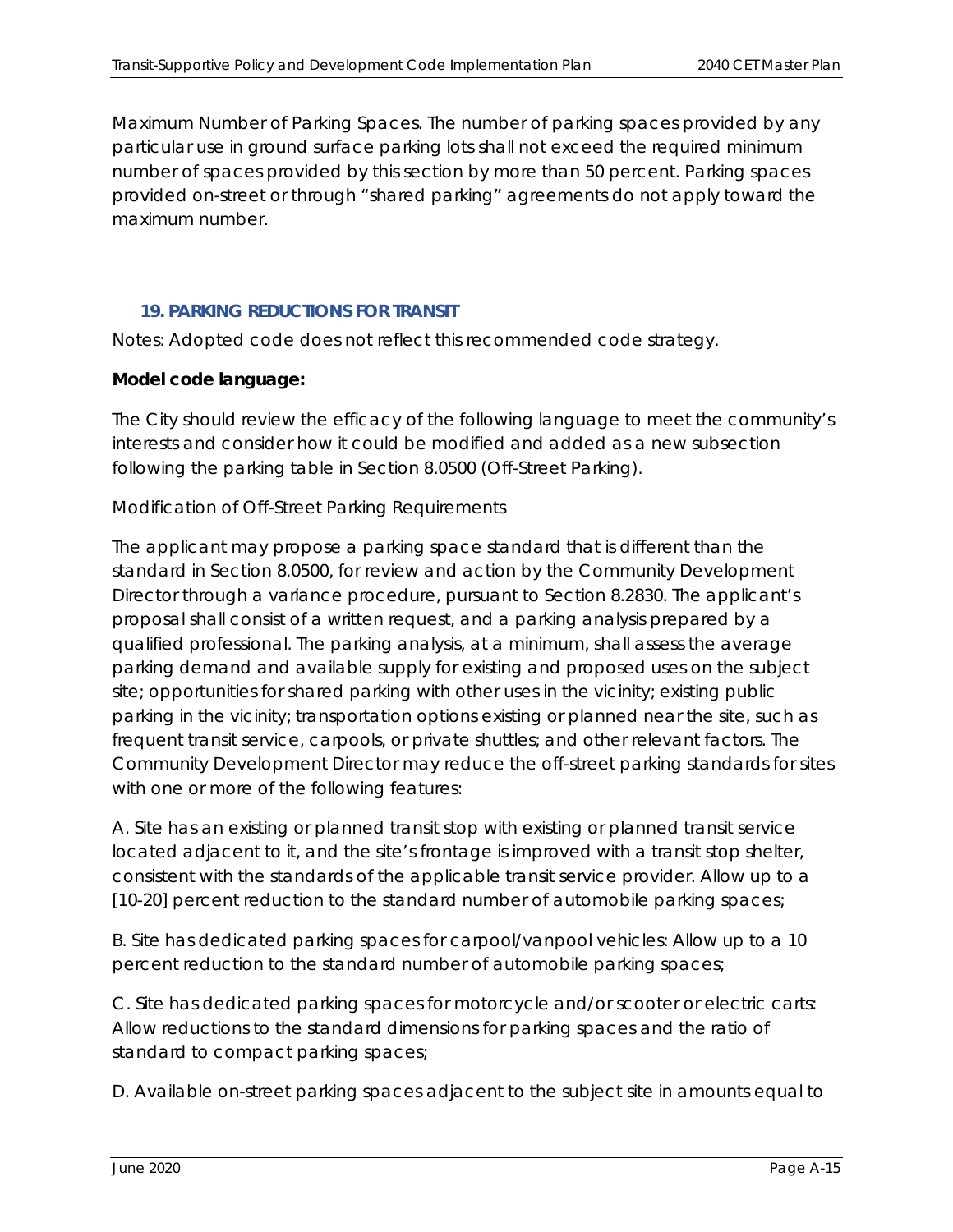*the proposed reductions to the standard number of parking spaces.* 

*E. Site has more than the minimum number of required bicycle parking spaces: Allow up to a [10-20] percent reduction to the number of automobile parking spaces.* 

#### **20.LANDSCAPING AND WALKWAYS IN PARKING LOTS**

Notes: Existing code reflects the landscape element of this recommended code strategy and partially reflects the walkway element of this recommended code strategy.

Section 8.3035(5) establishes minimum standards for perimeter and interior parking lot landscaping, including a minimum 10% of the site's required landscaping that must be planted in or adjacent to the parking lot and minimum tree planting of one tree per 10 parking spaces, which are consistent with standards in the State's Model Development Code for Small Cities.

Standards for commercial and industrial buildings set a general requirement for safe and adequate pedestrian connections through parking areas (Section 8.3035(4)(D)(2)).

#### **Guidance and model code language:**

#### Landscaping

City questions about amounts of landscaping that other Oregon jurisdictions require is not readily available information. However, online forums such as Oregon Planners Network (OPN)2 can provide that type of information in that it connects planners in jurisdictions across the state. There is also a growing body of research about the benefits of landscaping in residential and non-residential settings that the City could explore, depending on the level of interest in pursuing modifications to currently adopted landscaping standards.3

#### Walkways

To strengthen existing provisions about pedestrian connections through parking lots, the City could modify the following model language to reflect community needs and

<sup>&</sup>lt;sup>2</sup> Instructions for subscribing to OPN are provided on the following web page hosted by the Oregon Chapter of the American Planning Association: http://www.oregonapa.org/community-information/#.

<sup>&</sup>lt;sup>3</sup> The following document presents links to research on the benefits of landscaping; the research addresses landscaping for residential and non-residential development: https://greenplantsforgreenbuildings.org/wpcontent/uploads/2014/01/BenefitofPlants.pdf.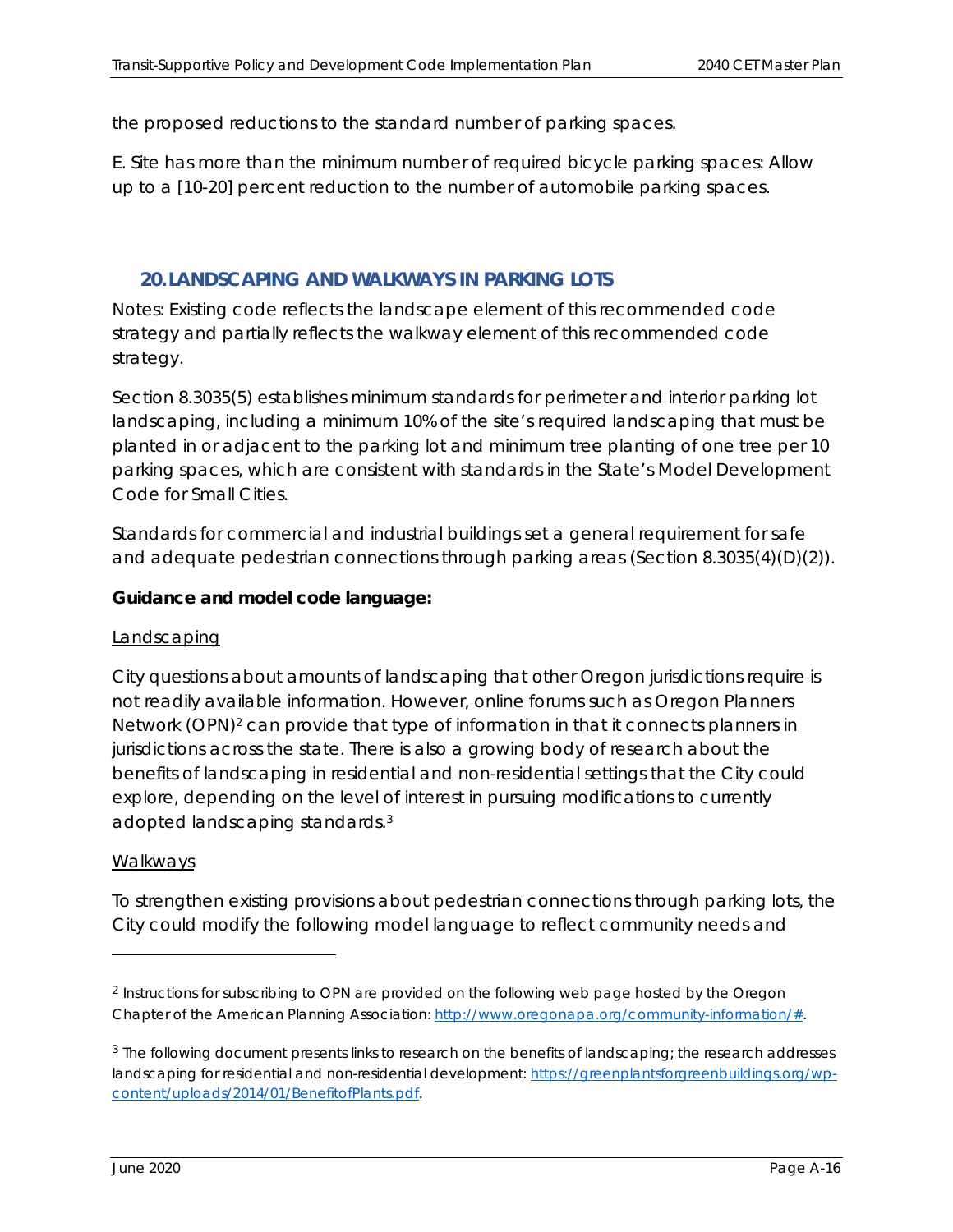interests and add it as a new subsection in Section 8.0510 (Design and Improvement Standards for Parking Lots).

Pedestrian Access. A walkway shall be provided through a parking area, connecting *building entrances to adjacent sidewalks and streets, in parking lots that have more than 20 parking spaces.* 

*Where a walkway crosses a parking area or driveway, it shall be clearly marked with contrasting paving materials (e.g., pavers, light-color concrete inlay between asphalt, or similar contrast). The crossing may be part of a speed table to improve driver visibility of pedestrians. If crossings involve grade changes, the crossing shall include ADAaccessible ramps. Painted striping, thermo-plastic striping, and similar types of nonpermanent applications are discouraged, but may be approved for lower-volume crossings of 24 feet or less.* 

# **21.PREFERENTIAL PARKING FOR RIDESHARING**

Notes: Adopted code does not reflect this recommended code strategy.

# **Model code language:**

The City can modify the following model language and add it as a new subsection in the general provisions of Section 8.0505 (Off-Street Parking and Loading).

*Parking areas that have designated employee parking and more than 20 vehicle parking spaces shall provide at least 10% of the employee parking spaces (minimum two spaces) as preferential carpool, vanpool, or other rideshare parking spaces. These preferential parking spaces shall be closer to the employee entrance of the building than other parking spaces, with the exception of ADA-accessible parking spaces.* 

# **22.BICYCLE PARKING**

Notes: Existing code partially reflects this recommended code strategy. A securable bicycle parking space is currently required for new commercial uses (Section 8.0510(1)(D)). The same code subsection also offers vehicle parking space requirement credits (reductions) for bicycle parking.

# **Guidance:**

It is recommended that bicycle parking requirements be enhanced, including requiring bicycle parking for more than commercial uses (including transit uses) and providing bicycle parking design guidance. The City should consider modifying the model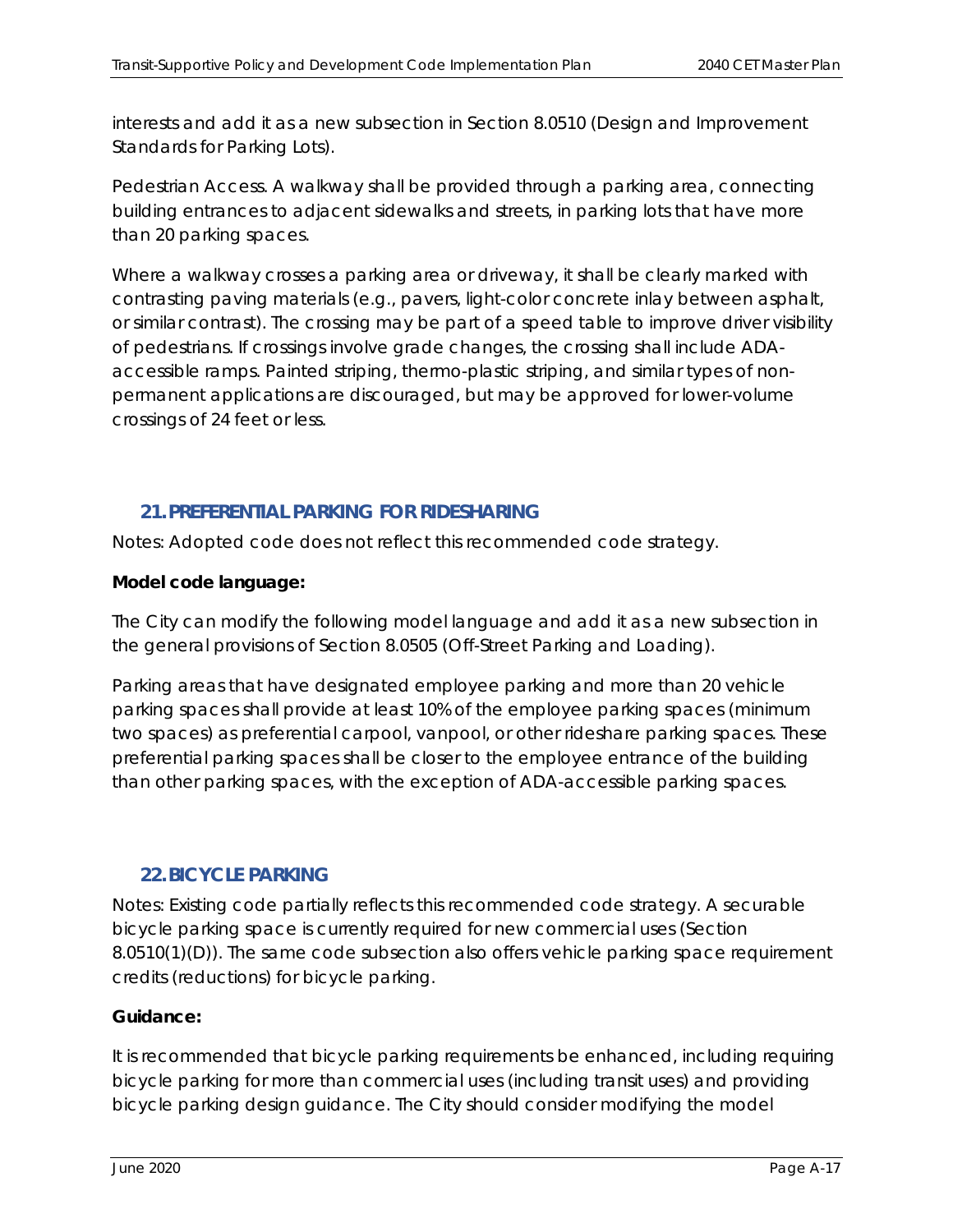language below and adding it to the code as a new Section 8.0503 dedicated to bicycle parking.

Section 8.0510(1)(D) could be removed if a new bicycle parking code section is created and if new vehicle parking reductions related to bicycle parking, which are proposed earlier in this memo under Strategy #18, are adopted.

The City also requested images of covered bicycle parking, particularly in conjunction with transit stops. The following articles include images of covered bicylebicycle parking around Oregon, including parking developed by TriMet, the transit service provider in the Portland region.

- https://bikeportland.org/2014/02/27/trimet-is-building-fewer-bike-lockers-andmore-covered-bike-racks-at-new-transit-stops-102146
- https://bikeportland.org/2019/01/30/first-look-at-trimets-new-bike-ride-parking-atgoose-hollow-294786
- https://www.portlandoregon.gov/transportation/article/339600
- https://fa.oregonstate.edu/transportation-services/biking/bike-theft-prevention
- https://www.corvallisoregon.gov/publicworks/page/bike-parking
- https://horsegulchblog.com/2013/01/photo-essay-scenes-from-ashlandoregon/img\_0872/

# **Model code language:**

# *Bicycle Parking*

*A. Standards. Bicycle parking spaces shall be provided with new development and where a change of use occurs, at a minimum, based on the standards in Table \_\_\_. Where an application is subject to Conditional Use Permit approval or the applicant has requested a reduction to a vehicle parking standard, consistent with Subsection \_\_\_, the [City decision body] may require bicycle parking spaces in addition to those in Table \_\_\_.* 

| Table ___                               | Long and Short Term           |                         |
|-----------------------------------------|-------------------------------|-------------------------|
| Minimum Required Bicycle Parking Spaces | <b>Bicycle Parking</b>        |                         |
|                                         |                               | (As % of Minimum        |
| Use                                     | Minimum Number of Spaces      | <b>Required Bicycle</b> |
|                                         |                               | Parking Spaces)         |
| Multifamily Residential                 | 2 spaces per 4 dwelling units | 75% long term           |
| (required for 4 or more                 |                               | 25% short term          |
| dwelling units)                         |                               |                         |
| Commercial                              | 2 spaces per primary use or 1 | 25% long term           |
|                                         | per 5 vehicle spaces,         | 75% short term          |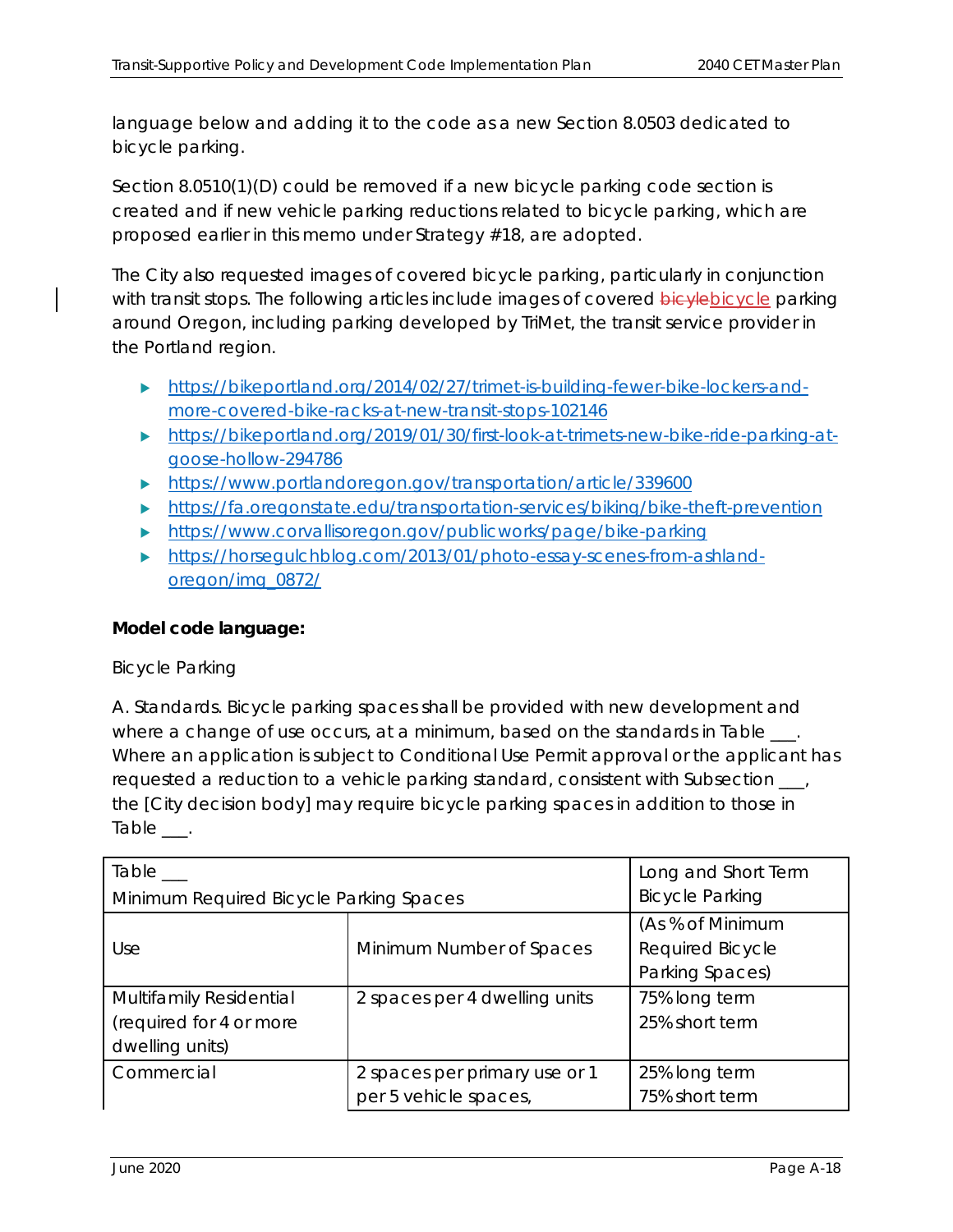| Table                                       | Long and Short Term                                                                     |                                                         |
|---------------------------------------------|-----------------------------------------------------------------------------------------|---------------------------------------------------------|
| Minimum Required Bicycle Parking Spaces     | <b>Bicycle Parking</b>                                                                  |                                                         |
| Use                                         | Minimum Number of Spaces                                                                | (As % of Minimum<br>Required Bicycle<br>Parking Spaces) |
|                                             | whichever is greater                                                                    |                                                         |
| <i><u><b>Industrial</b></u></i>             | 2 spaces per primary use or 1<br>per 10 vehicle spaces,<br>whichever is greater         | 25% long term<br>75% short term                         |
| <b>Schools</b><br>(all types)               | 2 spaces per classroom                                                                  | 50% long term<br>50% short term                         |
| Institutional Uses and<br>Places of Worship | 2 spaces per primary use or 1<br>per 10 vehicle spaces,<br>whichever is greater         | 50% long term<br>50% short term                         |
| Parks<br>(active recreation areas<br>only)  | 4 spaces                                                                                | 100% short term                                         |
| Transit Stops                               | 2 spaces                                                                                | 100% short term                                         |
| Transit Centers and Park-<br>and-Rides      | 4 spaces or 1 per 10 vehicle<br>spaces, whichever is greater                            | 50% long term<br>50% short term                         |
| <b>Other Uses</b>                           | 2 bicycle spaces per primary<br>use or 1 per 10 vehicle spaces,<br>whichever is greater | 50% long term<br>50% short term                         |

# *B. Design and Location.*

- *1. All bicycle parking shall be securely anchored to the ground or to a structure.*
- *2. All bicycle parking shall be well-lighted [to specified lighting level].*
- *3. All bicycle parking shall be designed so that bicycles may be secured to them without undue inconvenience, including being accessible without removing another bicycle. [Bicycle parking spaces shall be at least six (6) feet long and two-and-one-half (2 ½) feet wide, and overhead clearance in covered spaces should be a minimum of seven (7) feet. A five (5) foot aisle for bicycle maneuvering should be provided and maintained beside or between each row/ rack of bicycle parking.]*
- *4. Bicycle parking racks shall accommodate locking the frame and both wheels using either a cable or U-shaped lock.*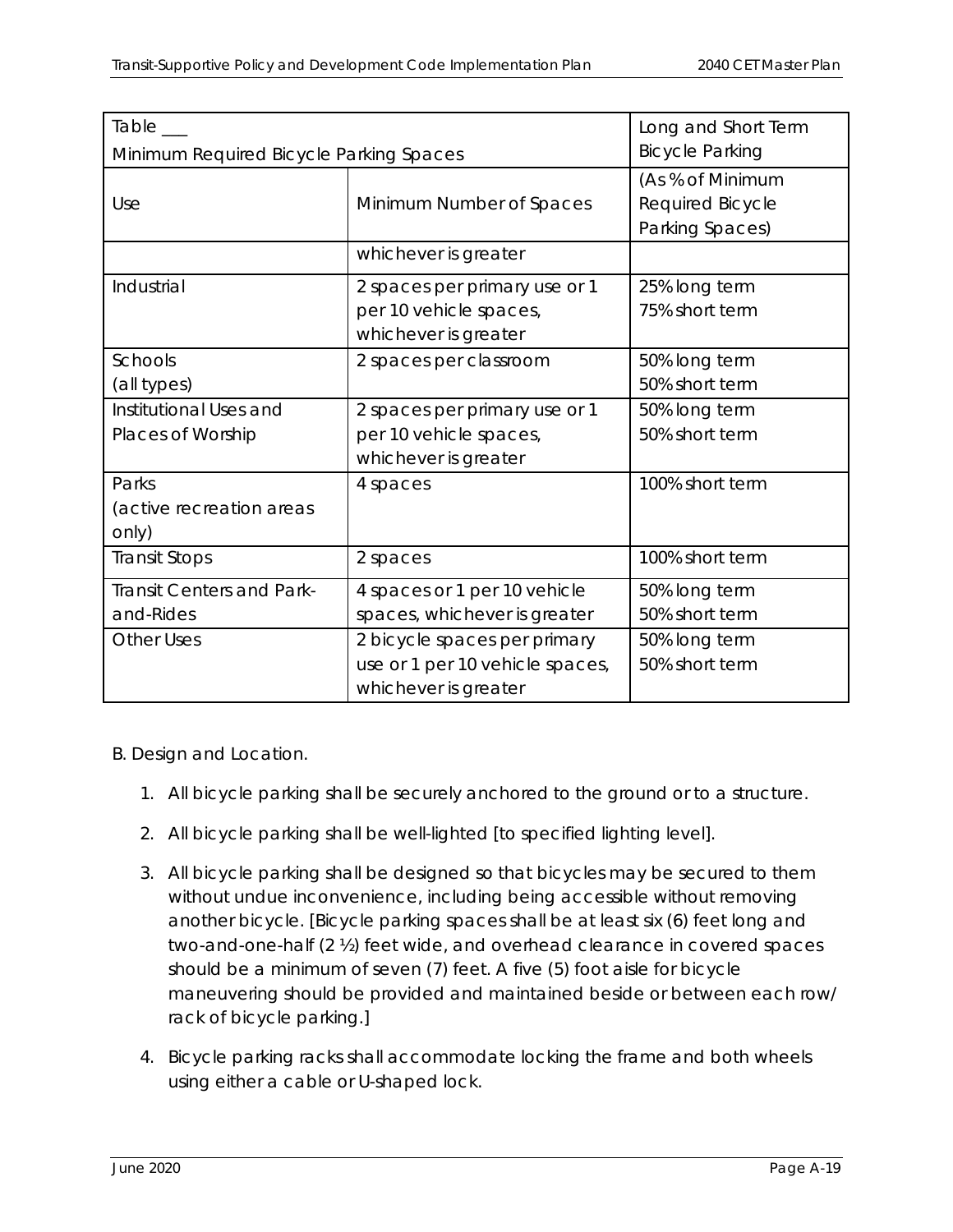- *5. Direct access from the bicycle parking area to the public right-of-way shall be provided at-grade or by ramp access, and pedestrian access shall be provided from the bicycle parking area to the building entrance.*
- *6. Bicycle parking shall not impede or create a hazard to pedestrians or vehicles, and shall not conflict with the vision clearance standards of Section [\_\_\_].*
- *7. All bicycle parking should be integrated with other elements in the planter strip when in the public right-of-way.*
- *8. Short-term bicycle parking.* 
	- *a. Short-term bicycle parking shall consist of a stationary rack or other approved structure to which the bicycle can be locked securely.*
	- *b. If more than 10 short-term bicycle parking spaces are required, at least 50% of the spaces must be sheltered. Sheltered short-term parking consists of a minimum 7-foot overhead clearance and sufficient area to completely cover all bicycle parking and bicycles that are parked correctly.*
	- *c. Short-term bicycle parking shall be located within 50 feet of the main building entrance or one of several main entrances, and no further from an entrance than the closest automobile parking space.*
- *9. Long-term bicycle parking. Long-term bicycle parking shall consist of a lockable enclosure, a secure room in a building on-site, monitored parking, or another form of sheltered and secure parking.*

*C. Exemptions. This Section does not apply to single-family and duplex housing, home occupations, and agricultural uses. The [City decision-making body] may exempt other uses upon finding that, due to the nature of the use or its location, it is unlikely to have any patrons or employees arriving by bicycle.* 

*D. Hazards. Bicycle parking shall not impede or create a hazard to pedestrians or vehicles, and shall be located so as to not conflict with the vision clearance standards of Section [\_\_\_].* 

# **23.TRANSIT-RELATED USES IN PARKING LOTS**

Notes: Adopted code does not reflect this recommended code strategy.

#### **Model code language:**

The City can modify the following model language and add it to the code as a new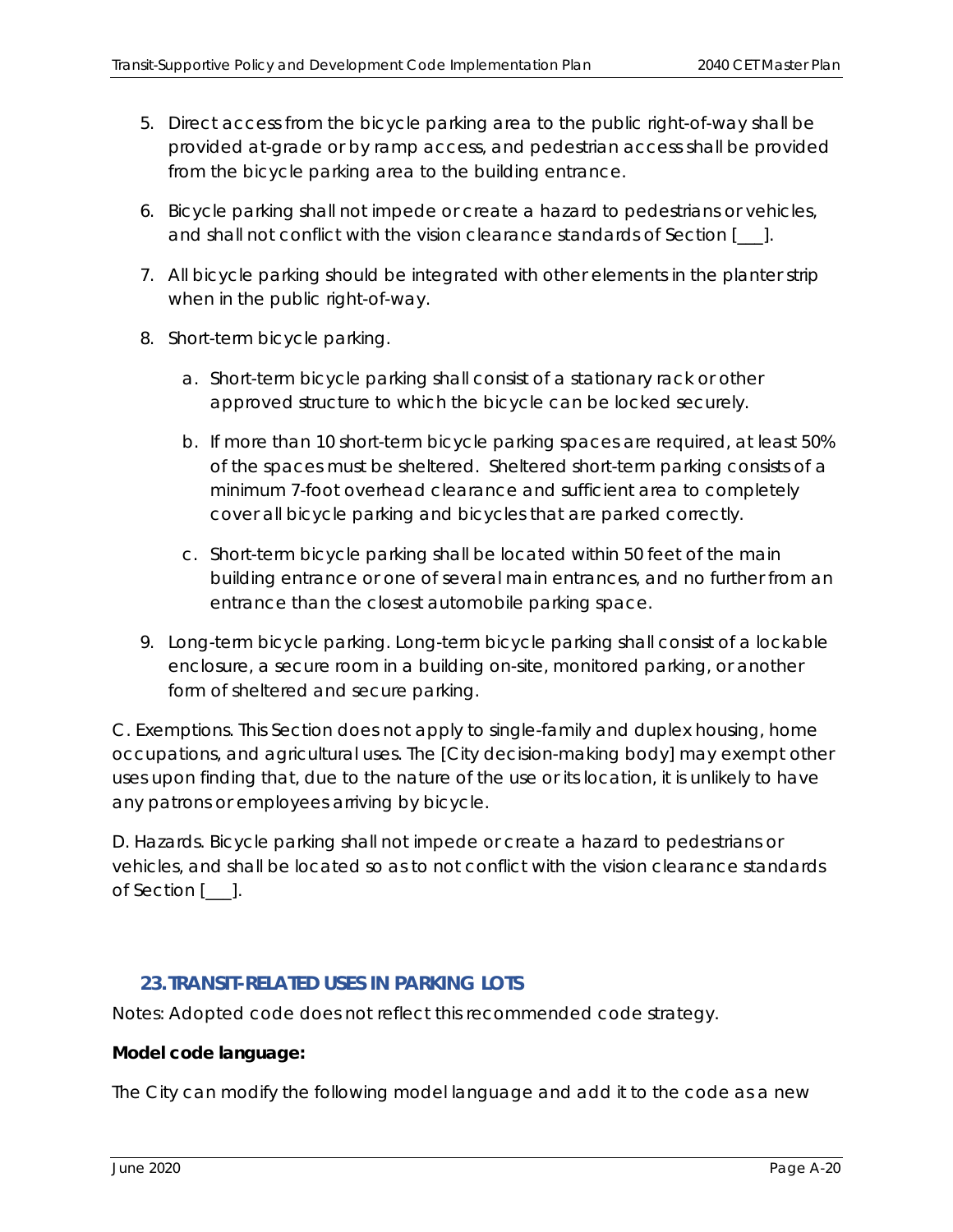subsection under general provisions in Section 8.0505 (Off-Street Parking and Loading).

*Parking spaces and parking areas may be used for transit-related uses such as transit stops, park-and-ride areas, and rideshare areas, provided minimum parking space requirements can still be met.* 

# **24.DEFINITIONS**

Notes: Adopted code does not define key transit-related terms included in recommended code amendment language or model code language other than "transit center," which is represented in adopted code as "public transportation station."4 The City can modify the model language below and integrate it into its code definitions (Section 8.0020) to the extent language recommended in this memo is considered for adoption and new terms need to be defined. The City can reconcile the proposed definition of transit center and its existing definition of public transportation stations as appropriate.

#### **Model code language:**

#### *Definitions*

*Access way. A walkway or multi-use path connecting two rights-of-way to one another where no vehicle connection is made. OR Access way. Pedestrian and/or bicycle connections between streets, rights-of-way, or a street or right-of-way and a building, school, park, transit stop, or other destination.* 

*Park-and-ride. A parking area at, adjacent, or near (within 500 feet of) a transit stop where automobiles, bicycles, and other vehicles and mobility devices can be parked by transit and rideshare users. Location and design are guided by the currently adopted transit master plan.* 

*Rideshare. A formal or informal arrangement in which a passenger travels in a private vehicle driven by its owner. The arrangement may be made by means of a website or online app.* 

<sup>4</sup> Existing code definition:

*Public Transportation Station. A place which includes a covered structure or a covered facility that is specifically designed to permit users to access public transit (such as buses). Such stations permit users to access one or more modes of public transit and incorporate public accommodations such as vehicle and bicycle parking, rest rooms, vending machines, benches and tables for the convenience of travelers.*